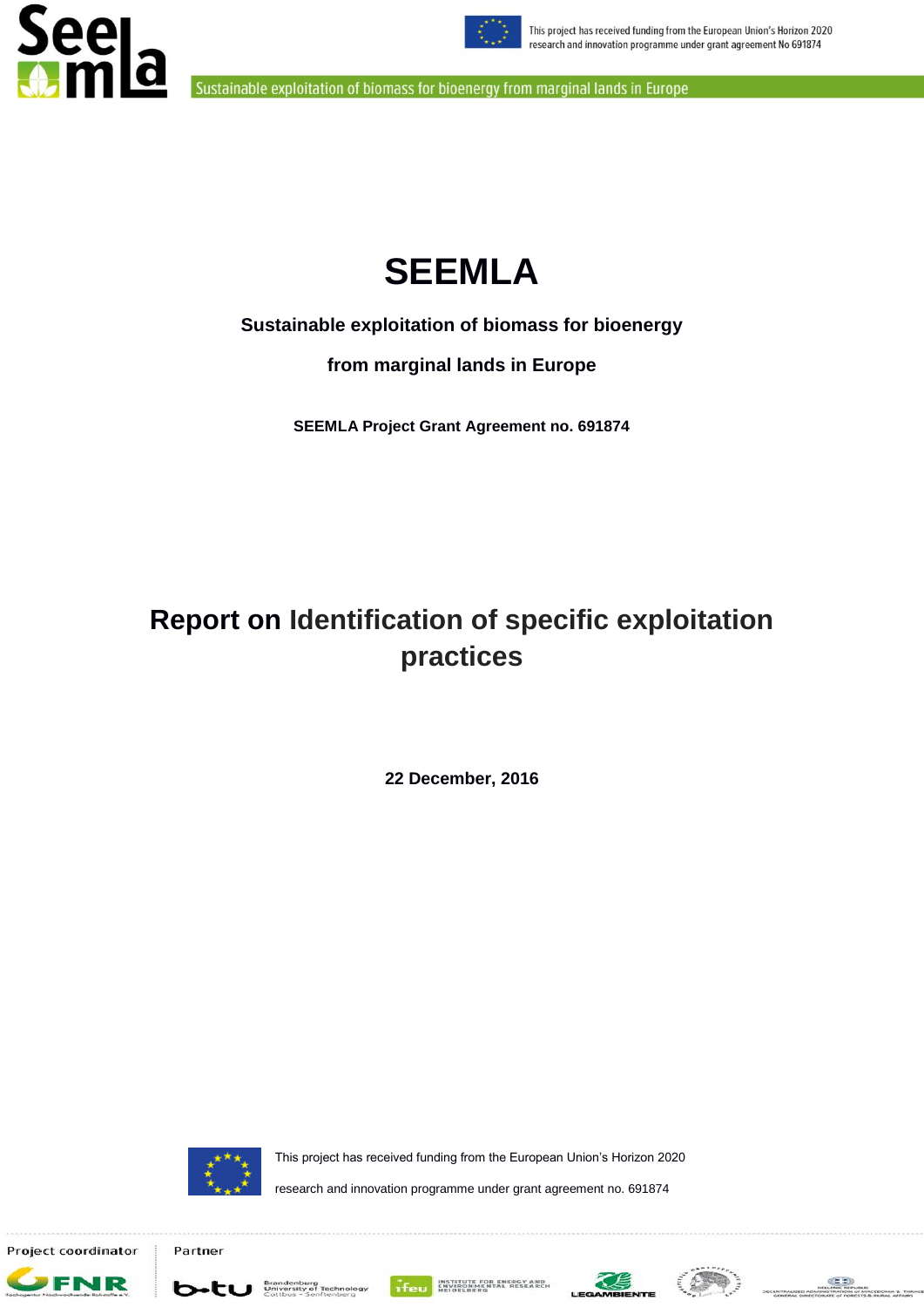



# <span id="page-1-0"></span>**I. About the SEEMLA project**

The aim of the Horizon 2020-funded "Sustainable exploitation of biomass for bioenergy from marginal lands in Europe" (SEEMLA) project is the reliable and sustainable exploitation of biomass from marginal lands (MagL), which are used neither for food nor feed production and are not posing an environmental thread.

The initial challenge of the project is to define MagL in order to achieve high yields on the MagL the goal is to develop and optimize cropping systems for special sites. The project focuses both on existing plantations of energy crops on MagL and on the establishment of new plantations on MagLs. General guidelines and manuals shall attract and help relevant stakeholders as well as piloting shall prove the feasibility of SEEMLA results.The first scenario will enable the assessment of good practice and the refinement of current practices, making them more sustainable (environ-mental, economic, social). The second approach will transfer good practices to underused MagL.

The project will focus on three main objectives: (i) the promotion of re-conversion of MagLs for the production of bioenergy through the direct involvement of farmers and forester, (ii) the strengthen-ing of local small scale supply chains, and (iii) the promotion of plantations of bioenergy plants on MagLs.

The expected impacts are: Increasing the production of bioenergy, famers' incomes, investments in new technologies and the design of new policy measures.

The main target groups are regional authorities and public or private owners of MagLs, who can provide knowledge on land availability and are responsible for managing these. Furthermore foresters, farmers and the civil society affected by transformation of MagL into energy crop plantations are important cooperation partners for the project"s success.

The project team is balanced between scientific and technical partners as well as national and re-gional organisations. FNR from Germany will coordinate the project with itsand will be supported by eight partners from Ukraine, Greece, Italy and Germany. By including partners from South-East, Eastern and Central Europe, the knowledge transfer between regions of different climatic and po-litical backgrounds can be established. FNR will coordinate the project with its eight partners from Ukraine, Greece, Italy and others from Germany.

,<br>Project coordinator

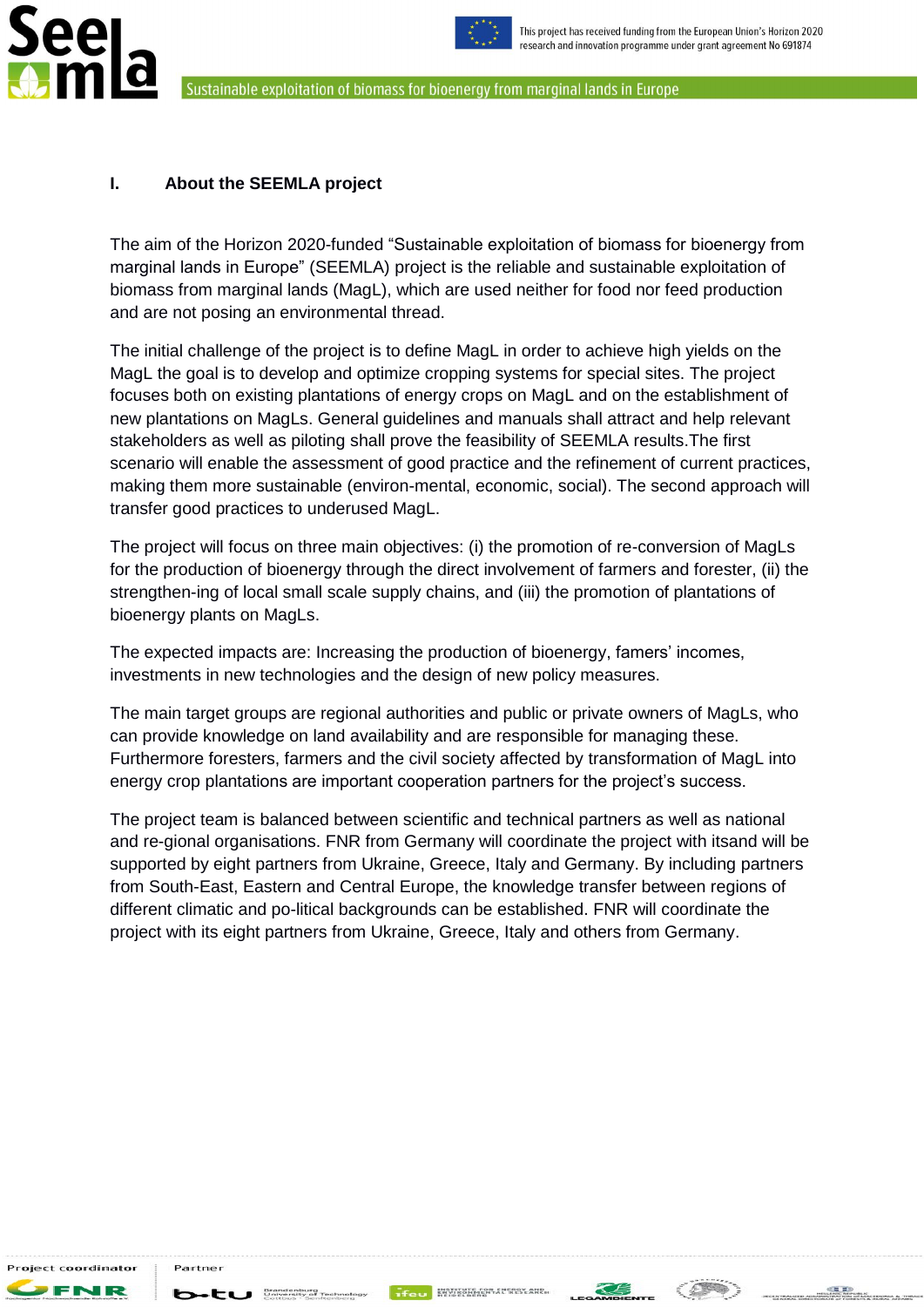



# **Project coordinator**

| <b>Agency for Renewable Resources</b>                                                         |                   |         |
|-----------------------------------------------------------------------------------------------|-------------------|---------|
| Fachagentur Nachwachsende Rohstoffe e.V.                                                      | <b>FNR</b>        | Germany |
| <b>Project partners</b>                                                                       |                   |         |
| Salix Energy Ltd.                                                                             | <b>SALIX</b>      | Ukraine |
| Institute for Bioenergy Crops & Sugar Beet of<br>the National Academy of Agricultural Science | <b>IBC&amp;SB</b> | Ukraine |
| Legambiente                                                                                   | <b>LEGABT</b>     | Italy   |
| Democritus University of Thrace                                                               | <b>DUTH</b>       | Greece  |
| Decentralized Administration of Macedonia and Thrace                                          | DAMT              | Greece  |
| <b>Brandenburg Technical University Cottbus-Senftenberg</b>                                   | <b>BTUCS</b>      | Germany |
| Institut für Energie- und Umweltforschung<br><b>Heidelberg GmbH</b>                           | IFEU              | Germany |

Project coordinator FR

J 12

Partner

Ь



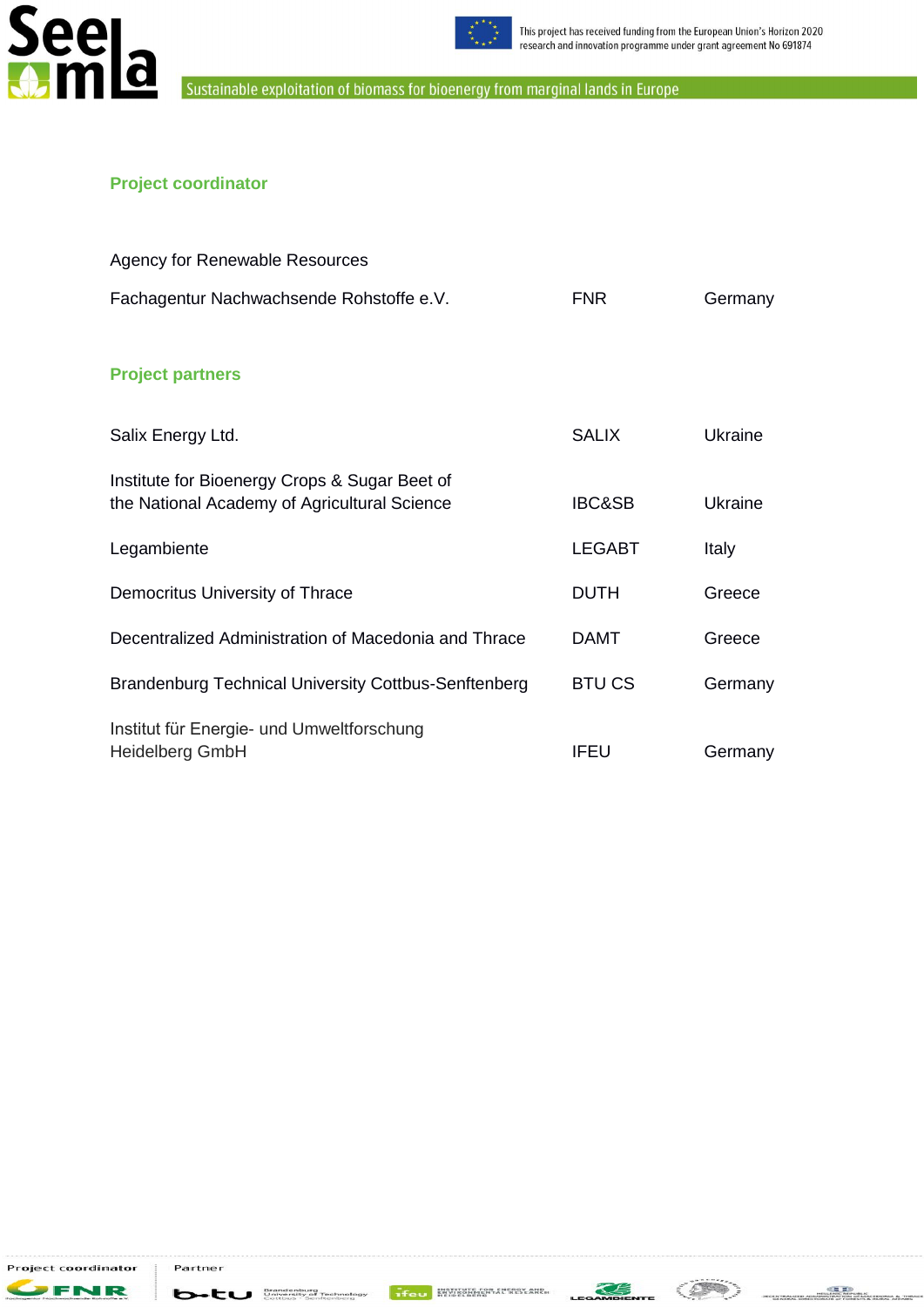



## <span id="page-3-0"></span>**II. About this document**

This report corresponds to D 5.3 Report on Identification of specific exploitation practices. It has been prepared by:

|                 | Due date of deliverable:<br>2016-11-30 (YEAR-Month-Day)                              |                                                                                       |  |  |  |  |  |  |
|-----------------|--------------------------------------------------------------------------------------|---------------------------------------------------------------------------------------|--|--|--|--|--|--|
|                 | <b>Actual submission date:</b><br>2016-12-30 (YEAR-Month-Day)                        |                                                                                       |  |  |  |  |  |  |
|                 | Start date of project:<br>2016-01-01                                                 |                                                                                       |  |  |  |  |  |  |
|                 | <b>Duration:</b><br>36 months                                                        |                                                                                       |  |  |  |  |  |  |
|                 |                                                                                      |                                                                                       |  |  |  |  |  |  |
|                 | Work package                                                                         | WP <sub>5</sub>                                                                       |  |  |  |  |  |  |
| <b>Task</b>     |                                                                                      | Task 5.3 Identification of specific exploitation practices                            |  |  |  |  |  |  |
| deliverable     | Lead contractor for this                                                             | Decentralized Administration of Macedonia and Thrace - D.A.M.T                        |  |  |  |  |  |  |
| Editor(s)       |                                                                                      | Kiourtsis Fotios - Dimitrios Keramitzis (D.A.M.T)                                     |  |  |  |  |  |  |
| <b>Author</b>   |                                                                                      | Kiourtsis Fotios - Dimitrios Keramitzis (D.A.M.T)                                     |  |  |  |  |  |  |
|                 | <b>Quality reviewer</b>                                                              | n/a                                                                                   |  |  |  |  |  |  |
|                 |                                                                                      | <b>Dissemination Level</b>                                                            |  |  |  |  |  |  |
| <b>PU</b>       | Public                                                                               |                                                                                       |  |  |  |  |  |  |
| <b>PP</b>       | Restricted to other programme participants (including the Commission Services)       |                                                                                       |  |  |  |  |  |  |
| <b>RE</b>       |                                                                                      | Restricted to a group specified by the consortium (including the Commission Services) |  |  |  |  |  |  |
| $\overline{co}$ | Confidential, only for members of the consortium (including the Commission Services) |                                                                                       |  |  |  |  |  |  |

| Version | Date       | Author(s)                                                                                                                                                                                                                            | Reason for<br>modification         | <b>Status</b> |
|---------|------------|--------------------------------------------------------------------------------------------------------------------------------------------------------------------------------------------------------------------------------------|------------------------------------|---------------|
| 1.1     | 2016-11-24 | Kiourtsis Fotios - Dimitrios Keramitzis (D.A.M.T)                                                                                                                                                                                    | Request for input<br>from partners | finalised     |
| 1.2     | 2016-12-08 | Reviewer: Dr. Werner Gerwin / Dr. Frank<br>Repmann (BTU CS); Vadym Ivanina, Oleksandr<br>Hanzhenko (IBC&SB); Roman Lysenko, Iryna<br>Gnap (Salix Energy), Wibke Baumgarten (FNR)<br>Authors: Kiourtsis Fotios - Dimitrios Keramitzis | Integration of<br>input            | finalised     |
| 1.3     | 2016-12-22 | Kiourtsis Fotios - Dimitrios Keramitzis (D.A.M.T)                                                                                                                                                                                    | Final version                      | finalised     |

*This project has received funding from the European Union's Horizon 2020 research and innovation programme under grant agreement No 691874.* 

*The sole responsibility of this publication lies with the author. The European Union is not responsible for any use that may be made of the information contained therein.*





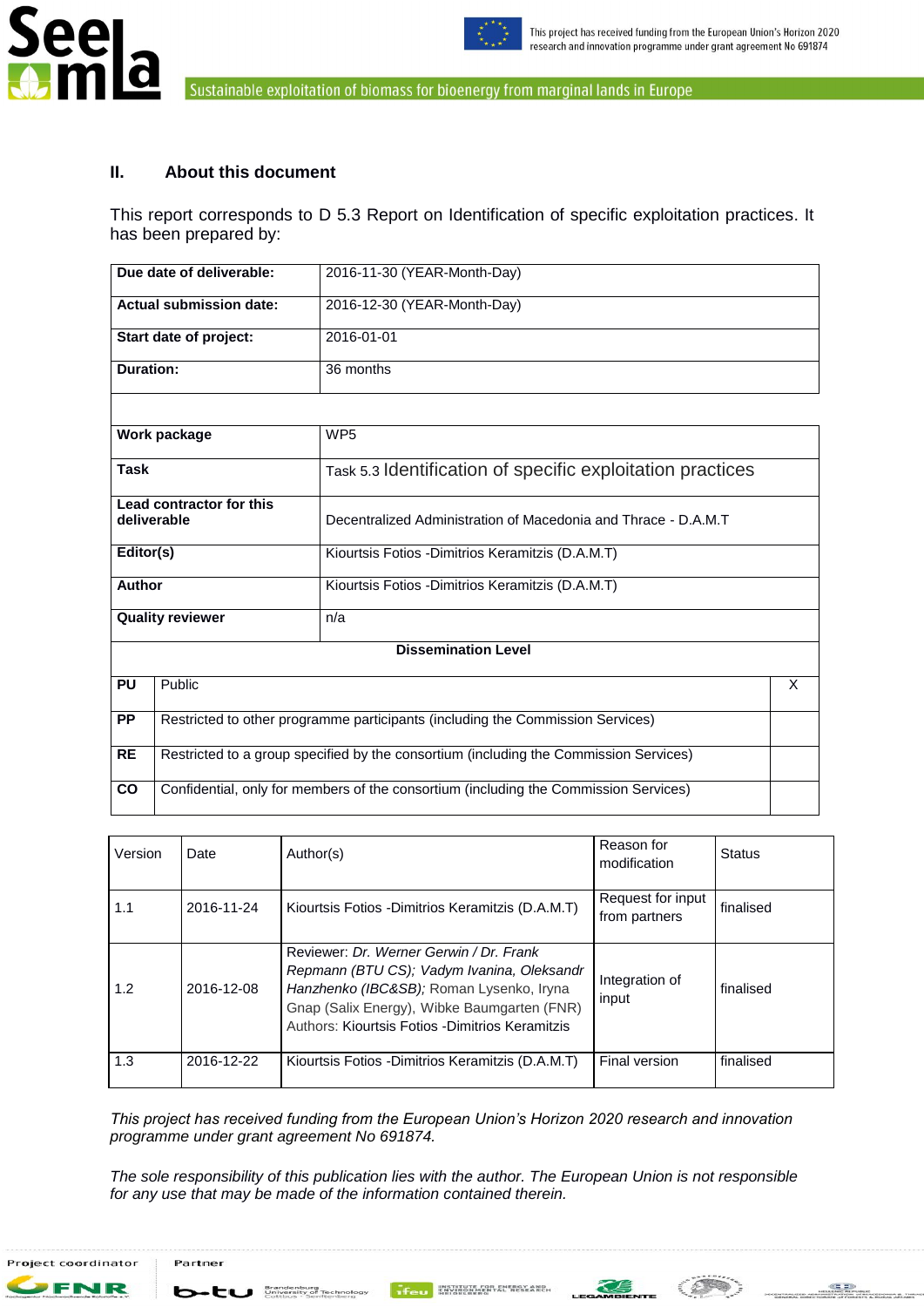



#### <span id="page-4-0"></span>**III. Background**

ee

The deliverable "D 5.3-Report on Identification of specific exploitation practices" is mainly based on the task as described in the Grant Agreement Annex I of the Horizon 2020 project SEEMLA (GA no. 691874).

Task 5.3 Identification of specific exploitation practices (DAMT, M2 – M8)

The main objective of WP 5 is to exploit and perform experimental case studies for evaluating and optimizing biomass production tools for MagL under practical conditions.

This task will give an overview on specific exploitation practices of the selected potential SEEMLA case study sites. This is the third task of WP 5 and it is the last refinement of the plots before the establishment activities. At these selected case study sites and plots that have been chosen per country (see table 1) the most suitable practices in terms of site preparation, plantation, harvesting, and potential utilization pathways for each specific region will describe .

The identification of specific exploitation practices for MagL is based on the findings of the:

- $\triangleright$  WP 3 review on best practice for the sustainable use of MagL (task 3.3),
- $\triangleright$  the assessment tools developed by WP 4
- $\triangleright$  the information on site properties gathered in 5.2 for each case study
- $\triangleright$  the Catalogue for bioenergy crops and their suitability in the categories of MagLs(task 2.2).

The case study partners (SALIX, IBC &SB, BTU CS) supported the overall work of this task in order to collect and prepare the needed data and information for their respective cases. Also the IFEU contributed to sustainability issues.

Within this task the final assessment of the selected case study sites has been done.

Project coordinator

 $b$ -tu Brandenbu



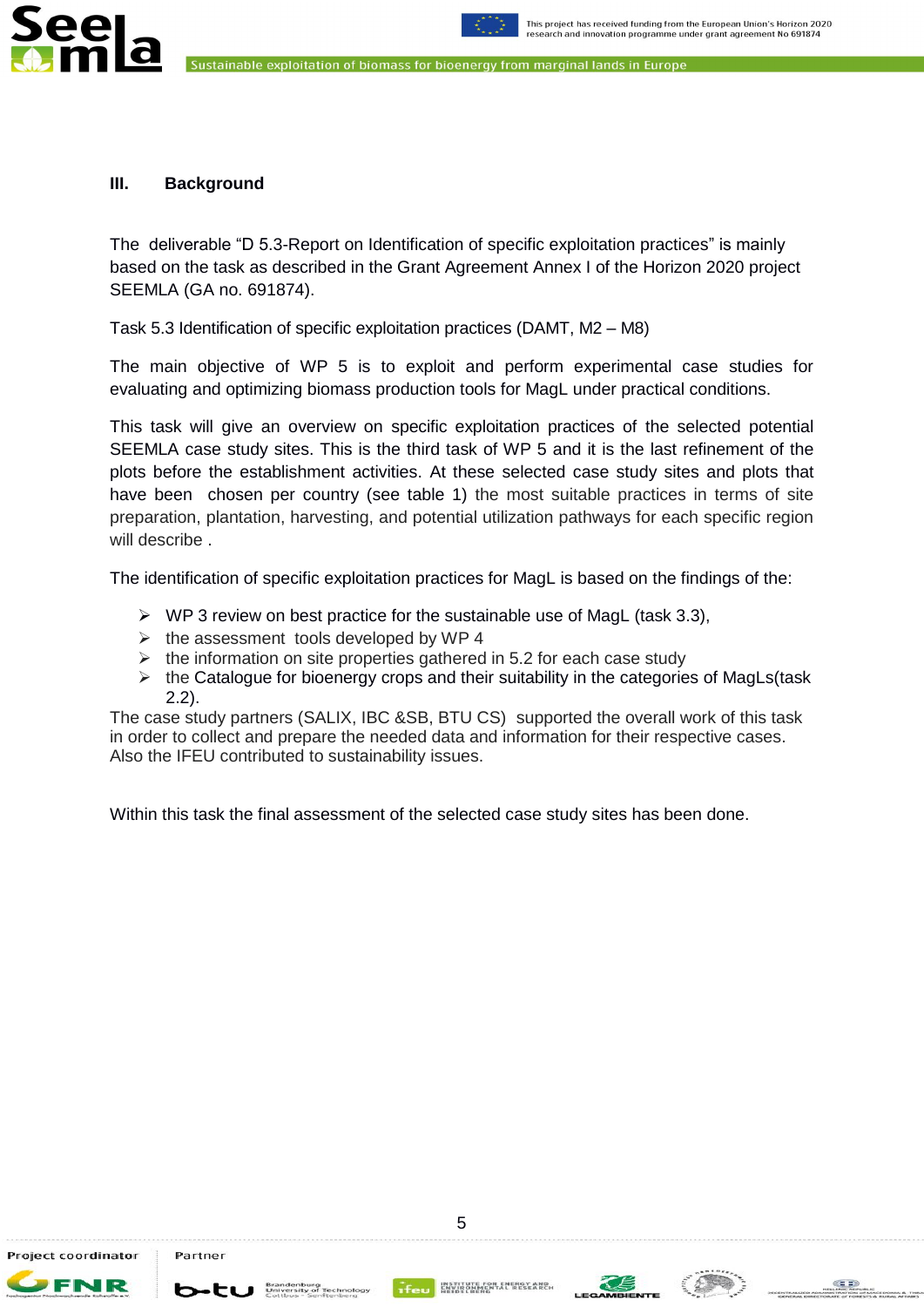



# **Content**

| L.                                                                               |  |
|----------------------------------------------------------------------------------|--|
| II.                                                                              |  |
| III.                                                                             |  |
|                                                                                  |  |
| 2. SEEMLA case study sites characteristics of specific exploitation practices  9 |  |
|                                                                                  |  |
|                                                                                  |  |
|                                                                                  |  |
|                                                                                  |  |
|                                                                                  |  |
|                                                                                  |  |
|                                                                                  |  |
|                                                                                  |  |
|                                                                                  |  |
|                                                                                  |  |
|                                                                                  |  |
|                                                                                  |  |
|                                                                                  |  |

**FNR** 

**b**-tu Brandenburg<br>Cottbus - Senftenberg



 $\left(\frac{1}{2}\right)$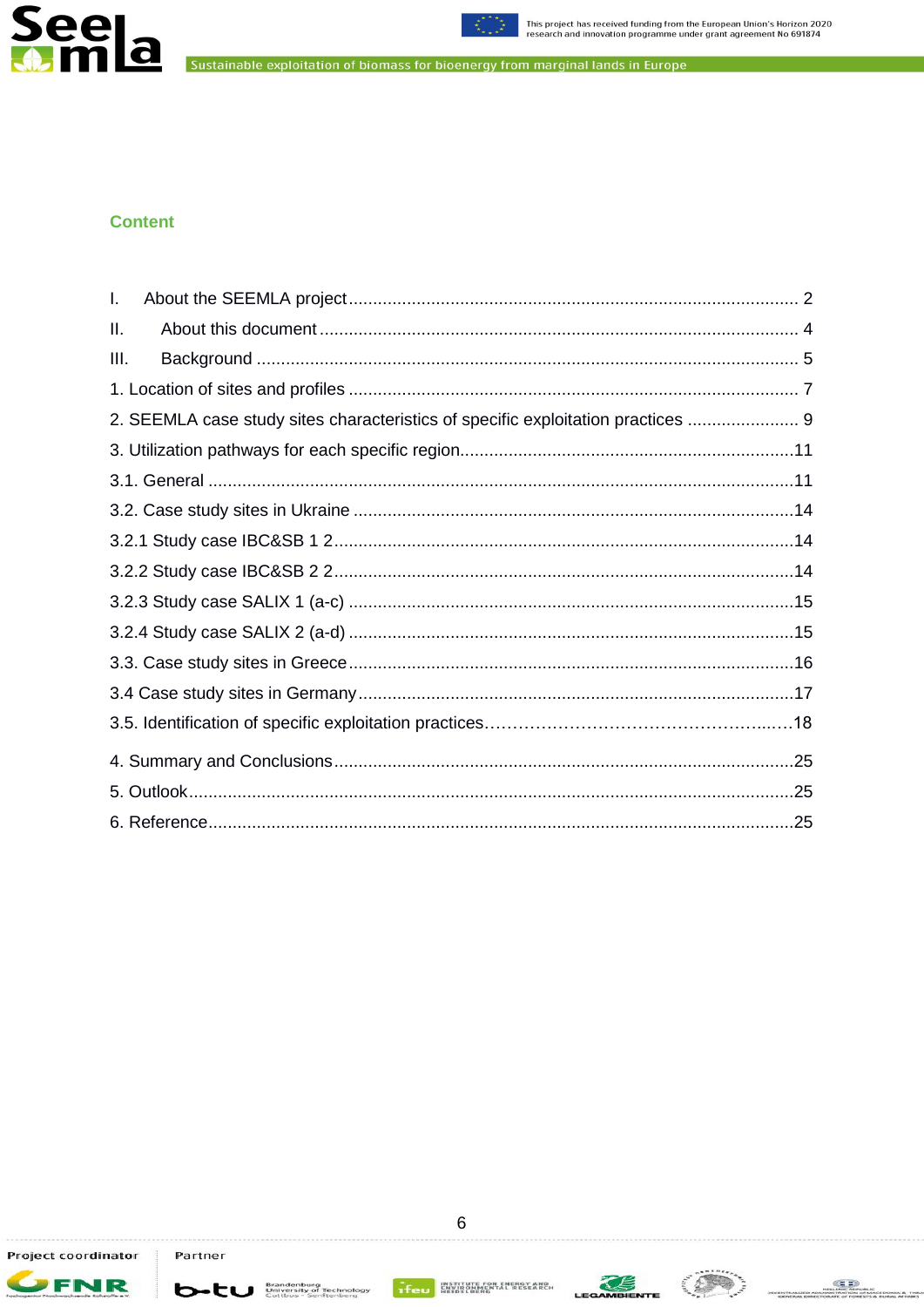



# <span id="page-6-0"></span>**1. Location of sites**

The locations of the selected case study sites have been already presented by task 5.1. The case study sites are located in the following regions (see Fig. 1):

- Lusatia (Germany),
- East Macedonia & Thrace (Greece) and
- Vinnitsa, Poltava, Volyn and Lviv (Ukraine).



Fig. 1: Location of SEEMLA pilot areas .

Nine study cases were selected as shown in Tab. 1. This selection was done based on a literature overview before the submission of SEEMLA proposal, the definition of MagL that was introduced with the D2.1 report and the respective final SQR values of the case study sites(Report on D5.2).

All sites ,except the UA Pol 1, clearly exhibit marginal soil conditions. All soil profiles show clear different ecological limitations and constraints which impede traditional agriculture on these sites.The UA Pol 1 can be seen partly as marginal due to the limit plant growth (ecological & biological limitation). Thus, sites with a final soil fertility score between 35 and 40 can be seen as marginal particularly from an economic perspective.

| Country        | <b>SEEMLA</b><br><b>Partner</b> | <b>Region</b> | Local Name     | Name of the site |
|----------------|---------------------------------|---------------|----------------|------------------|
|                |                                 |               | (village/town) |                  |
| <b>Germany</b> | <b>BTU</b>                      | Brandenburg   | Welzow         | <b>BTU12</b>     |
| Germany        | <b>BTU</b>                      | Brandenburg   | Welzow         | Cottbus BTU 2 2  |
| Greece         | <b>DAMT</b>                     | Thrace        | Pelagia        | DAMT 11          |
| Greece         | <b>DAMT</b>                     | Thrace        | Drosia         | DAMT 22          |

7

#### **Tab. 1: Overview of investigated case study sites**

Project coordinator

Partner

b•tu \*



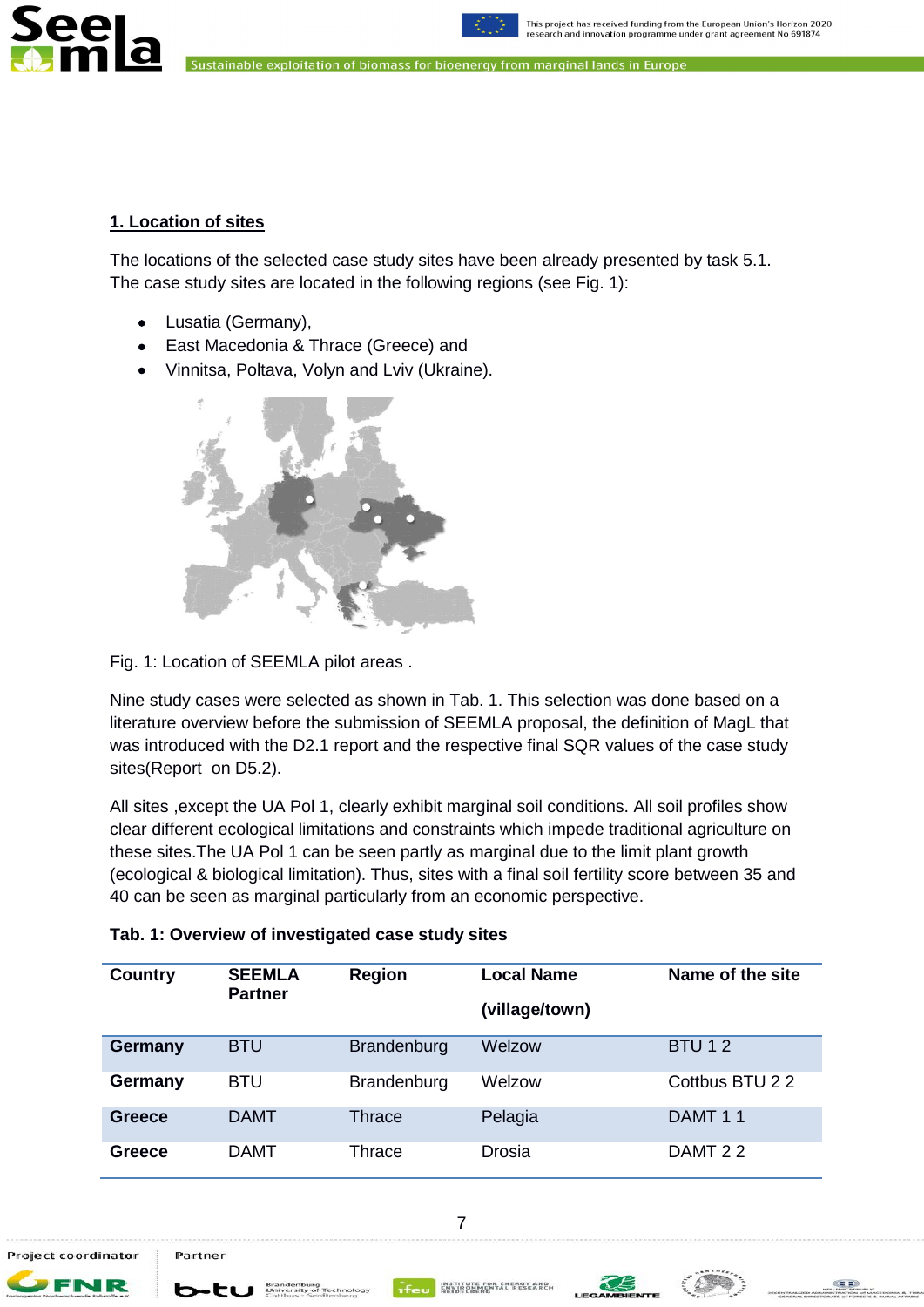



| Greece         | <b>DAMT</b>       | Thrace   | Sarakini         | DAMT 31              |
|----------------|-------------------|----------|------------------|----------------------|
| <b>Ukraine</b> | <b>IBC&amp;SB</b> | Poltava  | Semeniwka        | <b>IBC&amp;SB12</b>  |
| <b>Ukraine</b> | <b>IBC&amp;SB</b> | Vinnitsa | Yaltushkiv       | <b>IBC&amp;SB 22</b> |
| <b>Ukraine</b> | <b>SALIX</b>      | Volyn    | Zubylne/ Kysylyn | SALIX 1 (a-c)        |
| <b>Ukraine</b> | <b>SALIX</b>      | Lviv     | Welyki Mosty     | SALIX 2 (a-d)        |

The following terms have also been defined for use in WP5:

- **Pilot area:** whole area of the region/country with selected MagL
- **Study cases:** part of the area or the region that was selected for further analysis, it represents usually one type of MagL.
- **Plot:** small part of a study case where all actions will take place (planting, harvesting, supply chain measurements, LCA measurements). The size of the plot is related to the existing budget of each partner for these activities.

Project coordinator

FNR

**b**-tu **Brandenburg** 



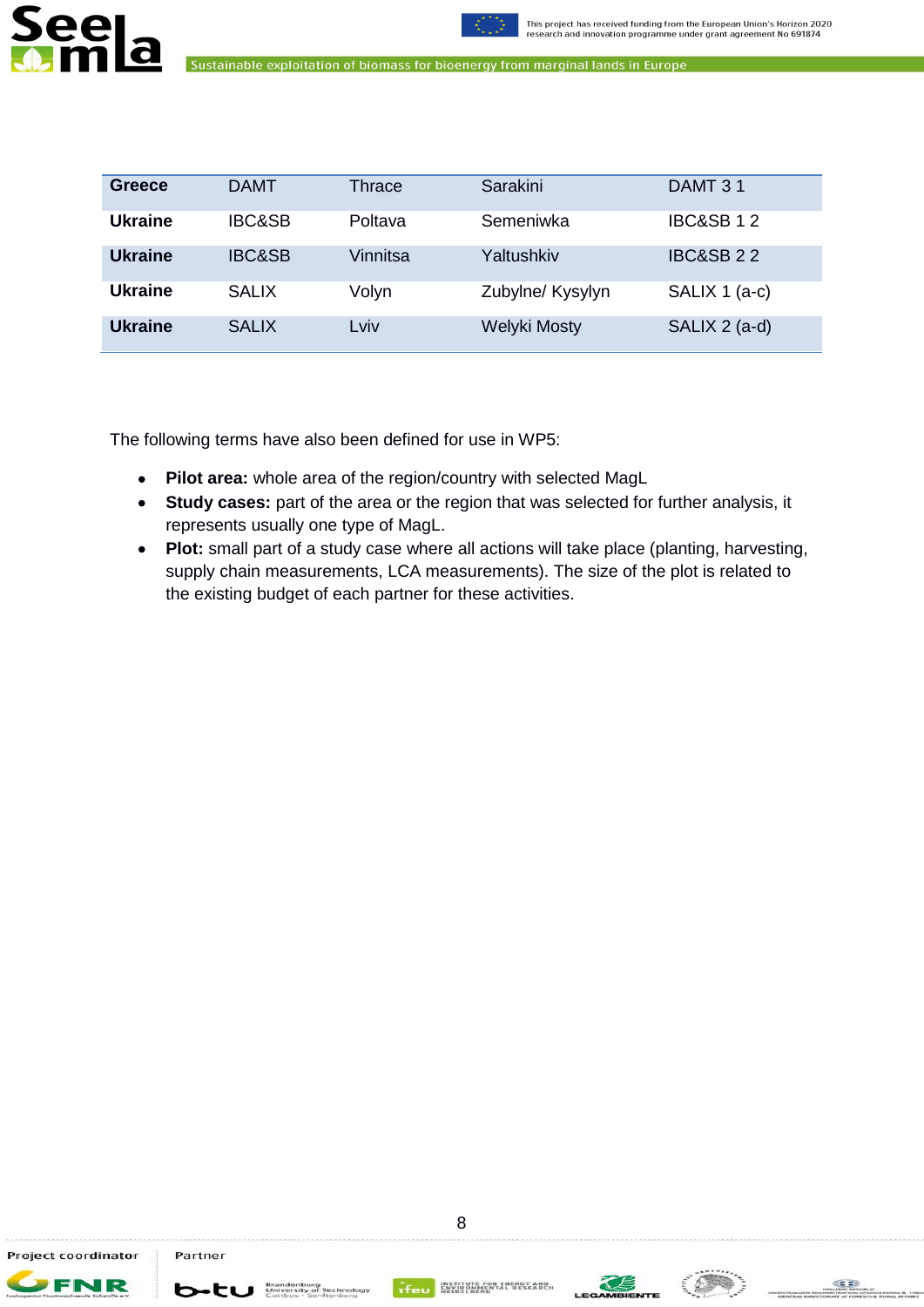



## <span id="page-8-0"></span>**2. SEEMLA case study sites characteristics of specific exploitation practices**

There are several further important qualitative characteristics of the case study sites which are required for a sustainable assessment.

It is one goal of the SEEMLA project to evaluate and to improve the biomass production on MagL for bioenergy. The project focuses on cultivated, lignocellulosic biomass. Also SEEMLA project investigates various crops suitable for the cultivation on marginal lands under various growing conditions. Thus, several biomass use options are involved. It is clear from all the above mentions the SEEMLA system is a multi system. The most important characteristics of the case study sites are summarized below:

#### Tab2: Qualitative characteristics of the case study sites

| <b>Characteristics</b>          | <b>Description</b>                                                                                                                                                                              |
|---------------------------------|-------------------------------------------------------------------------------------------------------------------------------------------------------------------------------------------------|
| <b>Policy</b>                   | Renewable Energy Directive (RED),<br><b>National Policy</b>                                                                                                                                     |
| <b>Sustainability</b>           | Directive 2009/28/EC                                                                                                                                                                            |
| MagL approach                   | <b>SEEMLA</b> approach                                                                                                                                                                          |
| <b>S.Q.R values</b>             | score 20-40                                                                                                                                                                                     |
| <b>Cultivation</b>              | Pre-treatment of the field, timely and<br>quality planting of cuttings or seedlings,<br>regular tending of plantation, including<br>fertilization and protection against pests<br>and diseases. |
| <b>Planting material</b>        | Selection of species and varieties of<br>trees suitable for a specific region                                                                                                                   |
| <b>Harvesting</b>               | Direct cut and chip system,<br>mow and bale system,<br>traditional felling and skidding.<br>$\mathbf 1$                                                                                         |
| <b>Transportation</b>           | Chips or logs                                                                                                                                                                                   |
| <b>Warehousing and storage</b>  | wood chips, shoots, logs or pellets                                                                                                                                                             |
| <b>Final biomass processing</b> | treatment, burning                                                                                                                                                                              |
| <b>Final products</b>           | Biofuel, biomass products, electricity<br>consuming                                                                                                                                             |
| site re-preparation             | basic soil tillage, seedbed preparation                                                                                                                                                         |

Project coordinator

FNR

Partner

**b**-tu **Brandenburg** 

INSTITUTE FOR EN



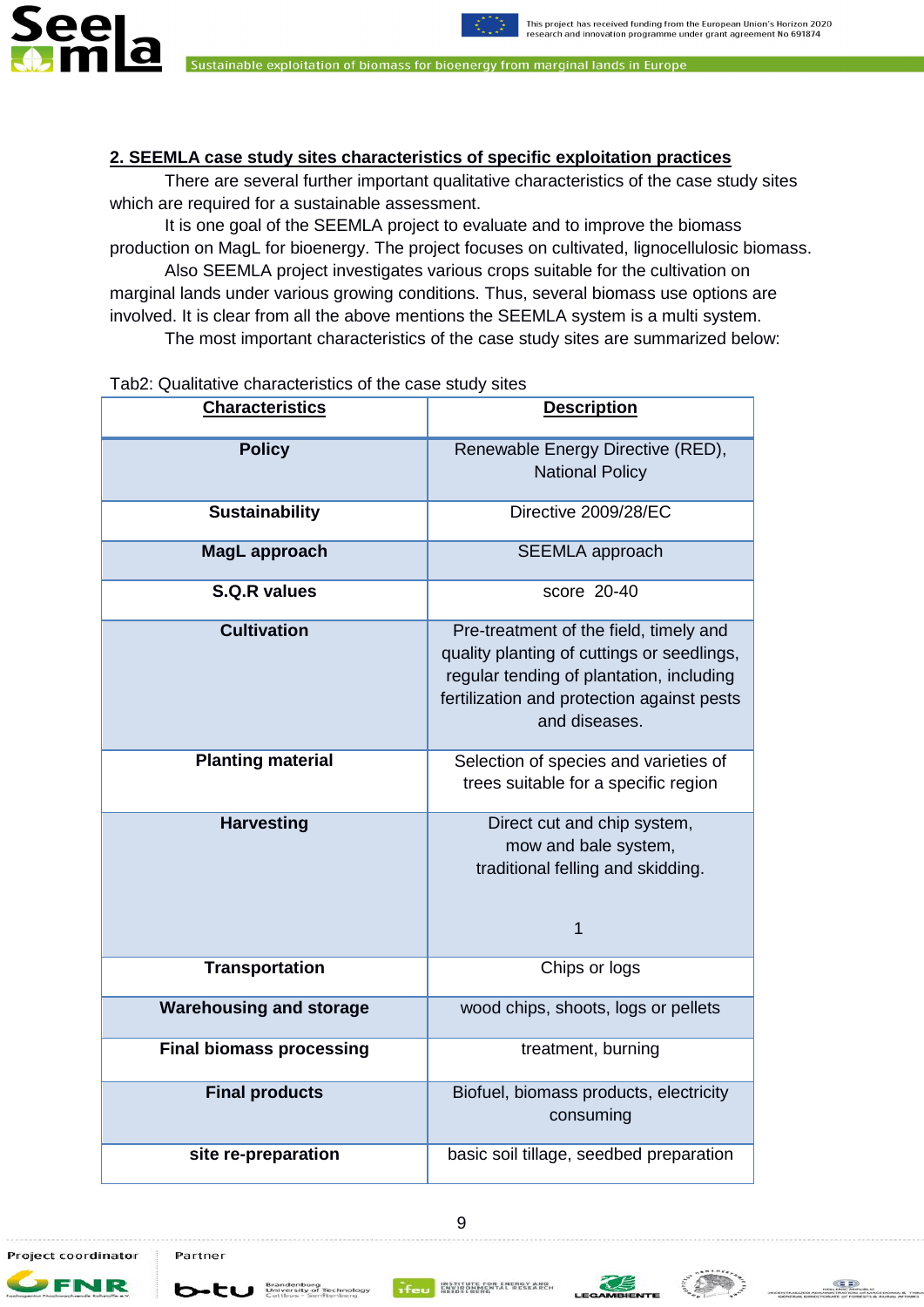

Also the infertility of the sites is regarded as a clear obstacle for a profitable biomass production. Seemla definition of MagL doesn"t conflict with other land use options because underused land selected for future biomass production purposes(**Tab 3** ).

**Tab 3** Overview on biomass production in the case study sites to be investigated [Ivanina & Hanzhenko 2016].

| <b>No</b>      | <b>Country</b> | Case<br>study<br>name | <b>Cultivated crops</b> | <b>Alternative</b><br>vegetation                    | <b>Alternative</b><br>land use |
|----------------|----------------|-----------------------|-------------------------|-----------------------------------------------------|--------------------------------|
| 1              | Germany        | German<br>Railways    | Poplar, Black locust    | Woody vegetation                                    | No use                         |
| $\overline{2}$ | Germany        | Welzow                | <b>Black locust</b>     | Poor grassy<br>vegetation                           | No use                         |
| 3              | Greece         | Fillyra               | <b>Black pine</b>       | Sparse grassy vege-<br>tation                       | <b>Extensive</b><br>pasture    |
| $\overline{4}$ | Greece         | Ismaros               | Calabrian pine          | Mixed vegetation<br>(forests, bushes,<br>grassland) | No use                         |
| 5              | Greece         | Kalhantas             | <b>Black locust</b>     | Sparse grassy vege-<br>tation                       | Extensive<br>pasture           |
| 6              | Ukraine        | Poltava               | Willow, Miscanthus      | Woody vegetation                                    | Pasture and<br>hay             |
| $\overline{7}$ | Ukraine        | Vinnitsa              | Willow, Miscanthus      | Woody vegetation                                    | Waste dump                     |
| 8              | Ukraine        | Volyn I               | Willow, Poplar          | Woody vegetation                                    | No use                         |
| 9              | Ukraine        | Volyn II              | Willow, Poplar          | Woody vegetation                                    | No use                         |
| 10             | Ukraine        | Volyn III             | Willow, Poplar          | Woody vegetation                                    | No use                         |
| 11             | Ukraine        | Lviv I                | Willow                  | Woody vegetation                                    | No use                         |
| 12             | Ukraine        | Lviv II               | Willow                  | Woody vegetation                                    | No use                         |
| 13             | Ukraine        | Lviv III              | Willow                  | Woody vegetation                                    | No use                         |
| 14             | Ukraine        | Lviv IV               | Willow                  | Woody vegetation                                    | No use                         |

Project coordinator

J R

FR

**b**-tu **Brandenburg** 

INSTITUTE FOR EN<br>ENVIRONMENTAL<br>HEIDELBERG



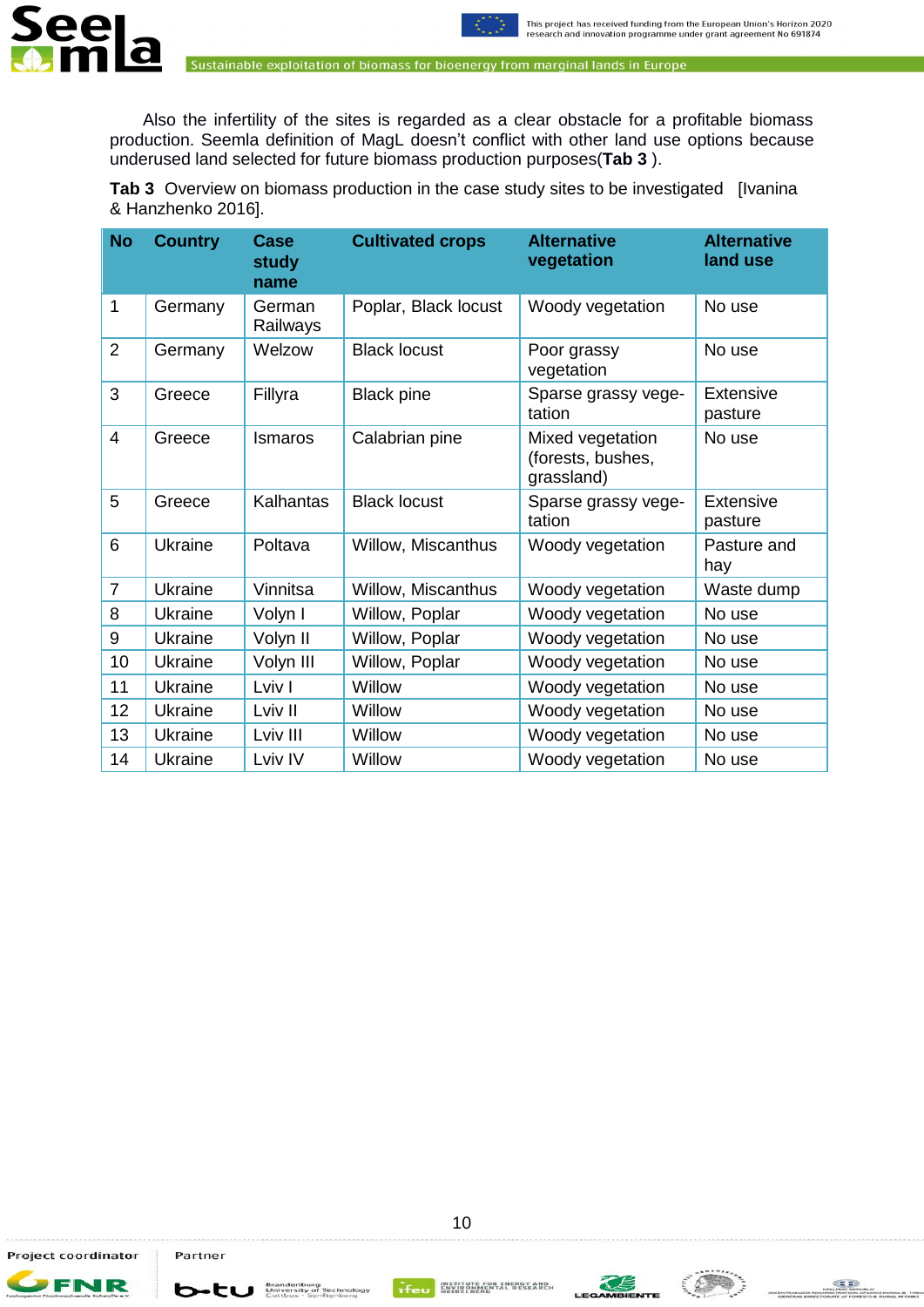



### <span id="page-10-0"></span>**3. Utilization pathways for each specific region**

#### <span id="page-10-1"></span>**3.1. General**

The 2030 Climate and Energy Policy Framework endorsed a binding EU target of 40 % reduction in GHG emissions by 2030 compared to those of 1990.

The new CAP reform of 2013 seeks to strengthen the competitiveness of the agricultural sector, promote innovation, combat climate change and support the development of rural areas.

Each country is following its distinctive paths in order to meet their individual obligations under the Renewable Energy Directive (RED), including their legally binding 2020 targets<sup>1</sup>.

Each country's National Renewable Energy Action Plans (NREAP) that are submitted under Article 4 of Directive 2009/28/EC, is given and is taken as "map" for practical implementation until 2030.

Sustainability assessment of the SEEMLA system takes into account the products" **entire value chain (life cycle) from cradle to grave** (Fig 1).



#### **Fig. 1 System boundaries applied in the case of SEEMLA.**

Marginal land according to the definition of SEEMLA includes sites which were affected by degradation processes most by anthropogenic impact. Also the economic inefficiencies with regard to agricultural usability and poor ecological site conditions,indicate the areas with reduced low soil fertility.

 To assess the **soil quality** and the relative yield expectation of selected sites the Muencheberg Soil Quality Rating system **(SQR),** was applied. The SQR is designed to quantify the soil quality by a single value– theoretically ranging from1 to 100 points. The final scores of sites are classified as follows: < 20 very poor

20-40 poor

40-60 moderate

60-80 good

80 very good

Final soil fertility score between 0 and 40 can be seen as marginal while final soil fertility score between 35 and 40 can be seen as marginal particularly from an economic perspective.

Fig. 2 gives an overview of all investigated case study sites values of final scores.

Project coordinator

1

Partner

 $b$ -tu  $\frac{Branchb}{Uniformity}$ 

INSTITUTE FOR EN



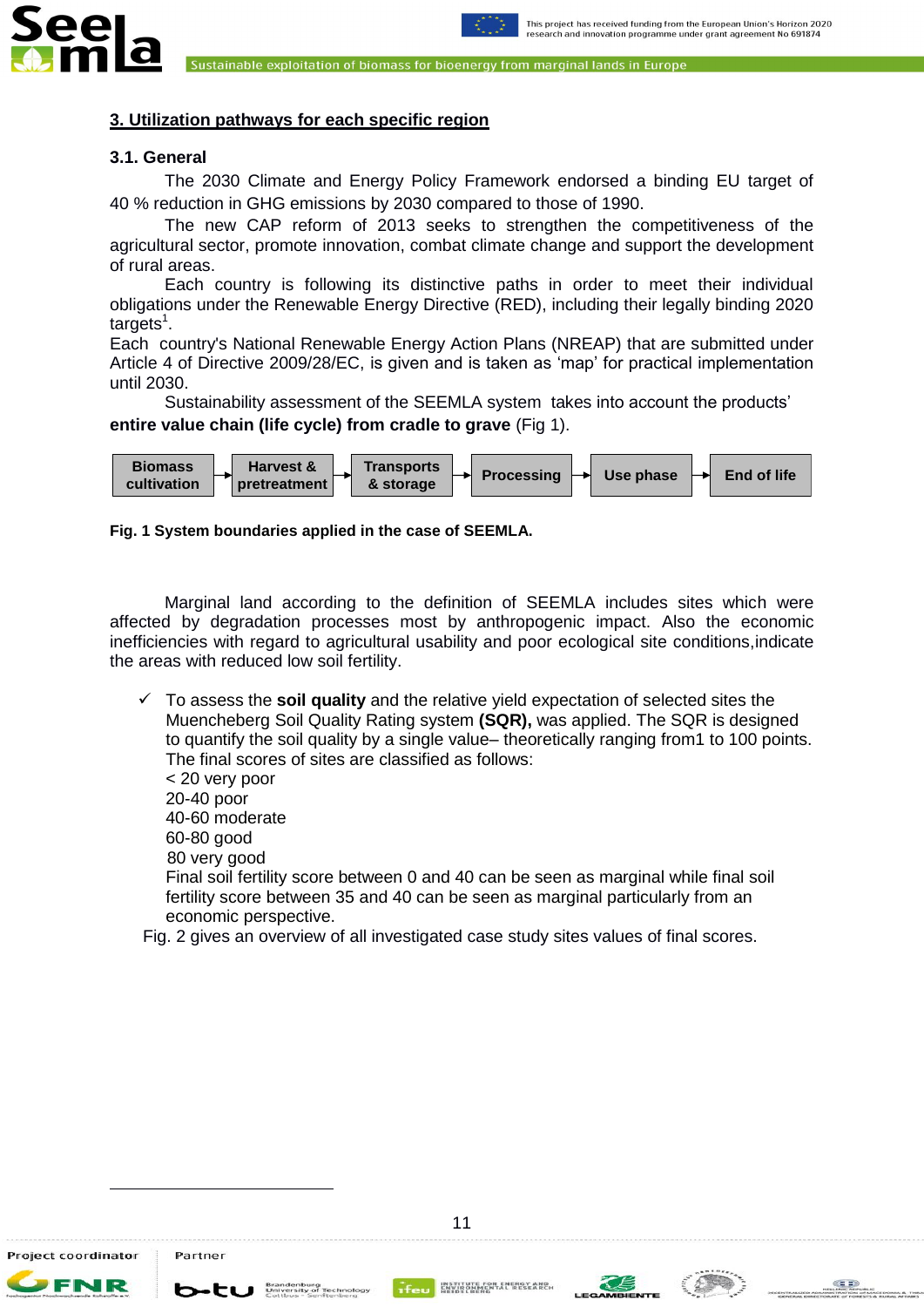



Fig. 2: Marginality/fertility of investigated case study sites: Results of SQR.

- Technology of **cultivation** is similar for most trees. The most important measures are the following: pre-treatment of the field (this involves careful basic soil tillage, seedbed preparation, selection of species and varieties of trees suitable for a specific region), timely and quality planting of cuttings (rhizomes, seedling), regular tending of plantation, including fertilization and protection against pests and diseases.
- Technology of **site re-preparation** is similar for most trees: clearing the area from forest residues, removal of underground stems, levelling the surface pre-treatment of the field (this involves careful basic soil tillage, seedbed preparation.
- $\checkmark$  Selection of **species** and varieties of trees suitable for a specific region includes woody and perennial crops that are allowed to grow in the territory of the EU and Ukraine. The high-productive woody and perennial crops can guarantee stable high yields of high-energy-capacity biomass on marginal lands of various categories of marginality(**Figure 3)**.
- $\checkmark$  Biomass of both bioenergy plants and trees can be **harvested** in two ways: direct cut and chip system; mow and bale system.Direct cut and chip system is used for harvesting biomass for both solid biofuels and biogas.

Project coordinator

b+tu



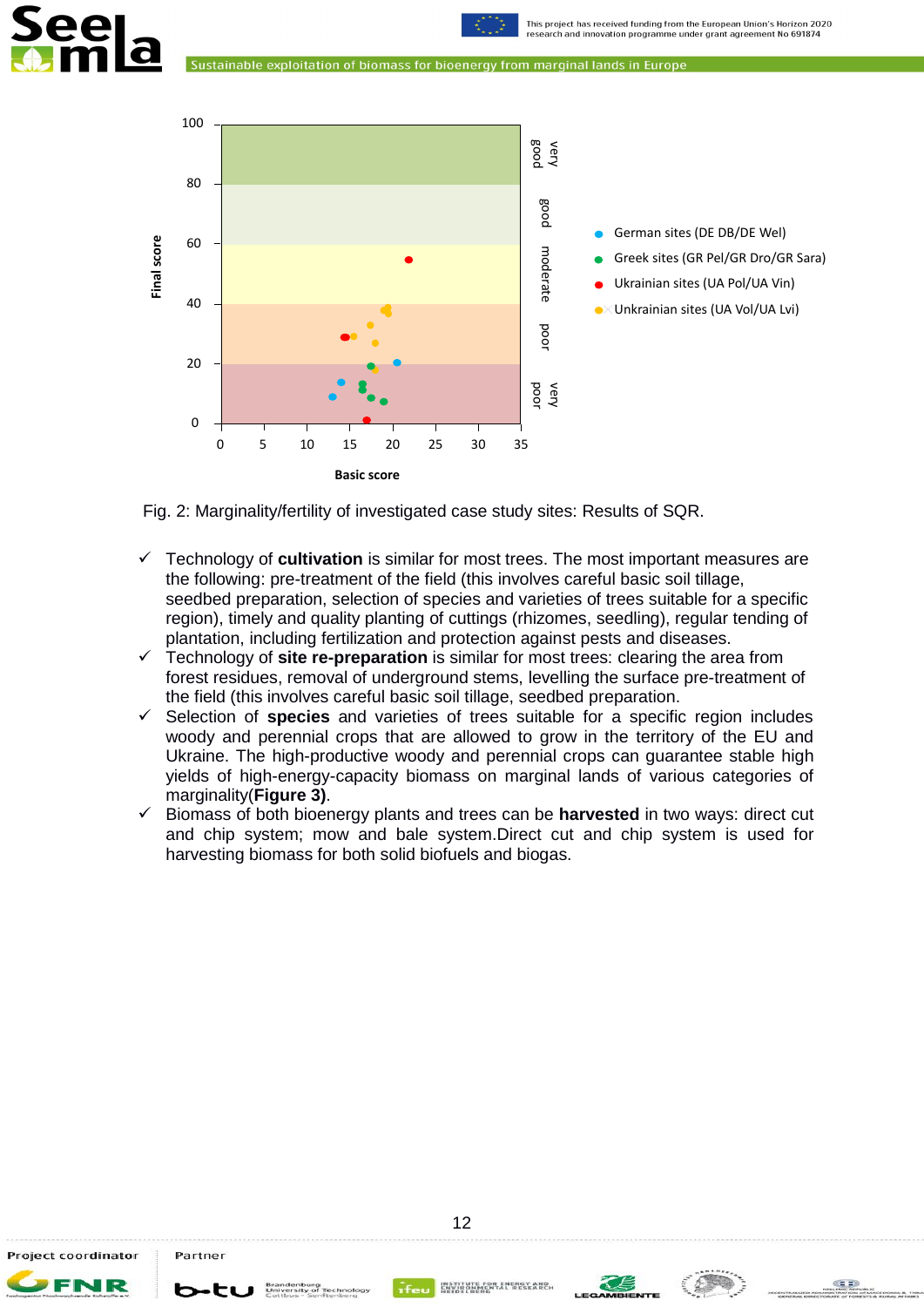This project has received funding from the European Union's Horizon 2020 research and innovation programme under grant agreement No 691874





**Figure 3. Catalogue of Energy Crops**

- **Transport** of harvest woody crops stems that have been are cut, crushed, loaded into an adjacent vehicle and transported to the conditioning or storage unit for openair drying or the destination of final use. Transport of harvest perennial grasses that have been are cut, open-air drying, baling, storage of bales at the field margin, include transport to conditioning unit for drying, pelleting, storage and delivery to destination of final use.
- $\checkmark$  The technology of fuel pellet and briquette production is based on the process of pressing crushed biomass.

# **The process of pellet production includes four stages:**

- $\triangleright$  Shredding biomass
- $\triangleright$  Drying (moisturizing) biomass
- Granulation
- $\triangleright$  Cooling and packaging

## **The technology of biogas production includes five stages:**

- $\triangleright$  Shredding biomass
- $\triangleright$  Drying (moisturizing) biomass
- $\triangleright$  Granulation
- $\triangleright$  Pyrolysis
- > Liquid Products classification
- **The technology of electricity production includes four stages:**

#### $\triangleright$  Shredding biomass

**b**-tu Brandenburg Technology

- $\triangleright$  Drying (moisturizing) biomass
- Granulation
- $\triangleright$  Burning

Project coordinator FNR

Partner



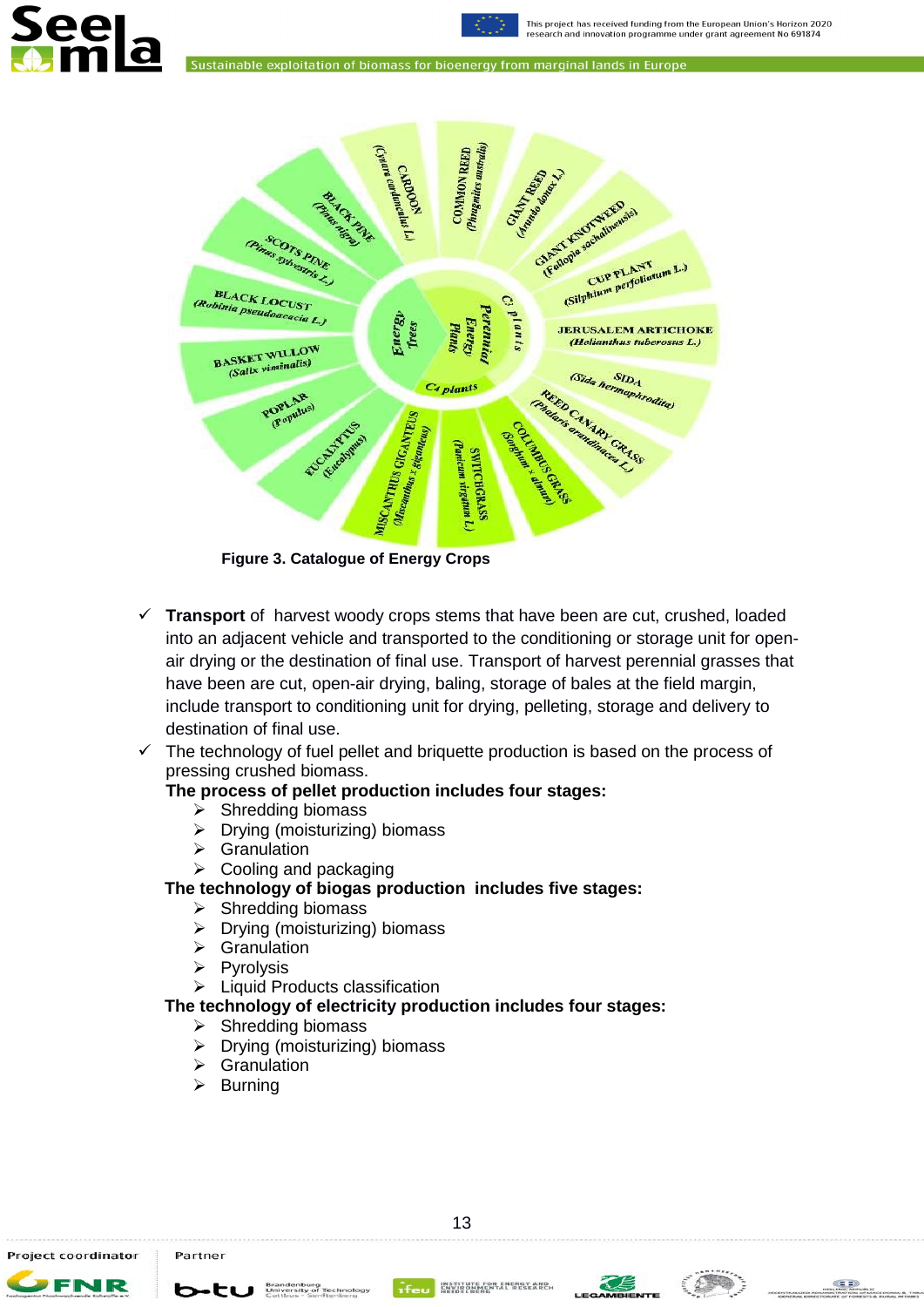



## <span id="page-13-0"></span>**3.2. Case study sites in Ukraine**

The map in Fig. 4 gives an overview of the selected study cases with case study sites in Ukraine.



Fig. 4: Location of SEEMLA study cases in Ukraine

## <span id="page-13-1"></span>**3.2.1 Study case IBC&SB 1 2**

The study case IBC&SB 1 2 ( Poltava region) represents the type of abandoned land. In this case study the site IBC&SB 1 is located in an area which was used over the past 40 years for grazing and for hay production. The pilot case site will be used for growing willow and miscanthus for energy.

## <span id="page-13-2"></span>**3.2.2 Study case IBC&SB 2 2**

The study case IBC&SB 2 2(Vinnitsa region) represents the type of low productive MagL. The pilot case site will be used for growing willow and miscanthus for energy.

JR

b-tu

INSTITUTE FOR EN<br>ENVIRONMENTAL<br>HEIDELBERG



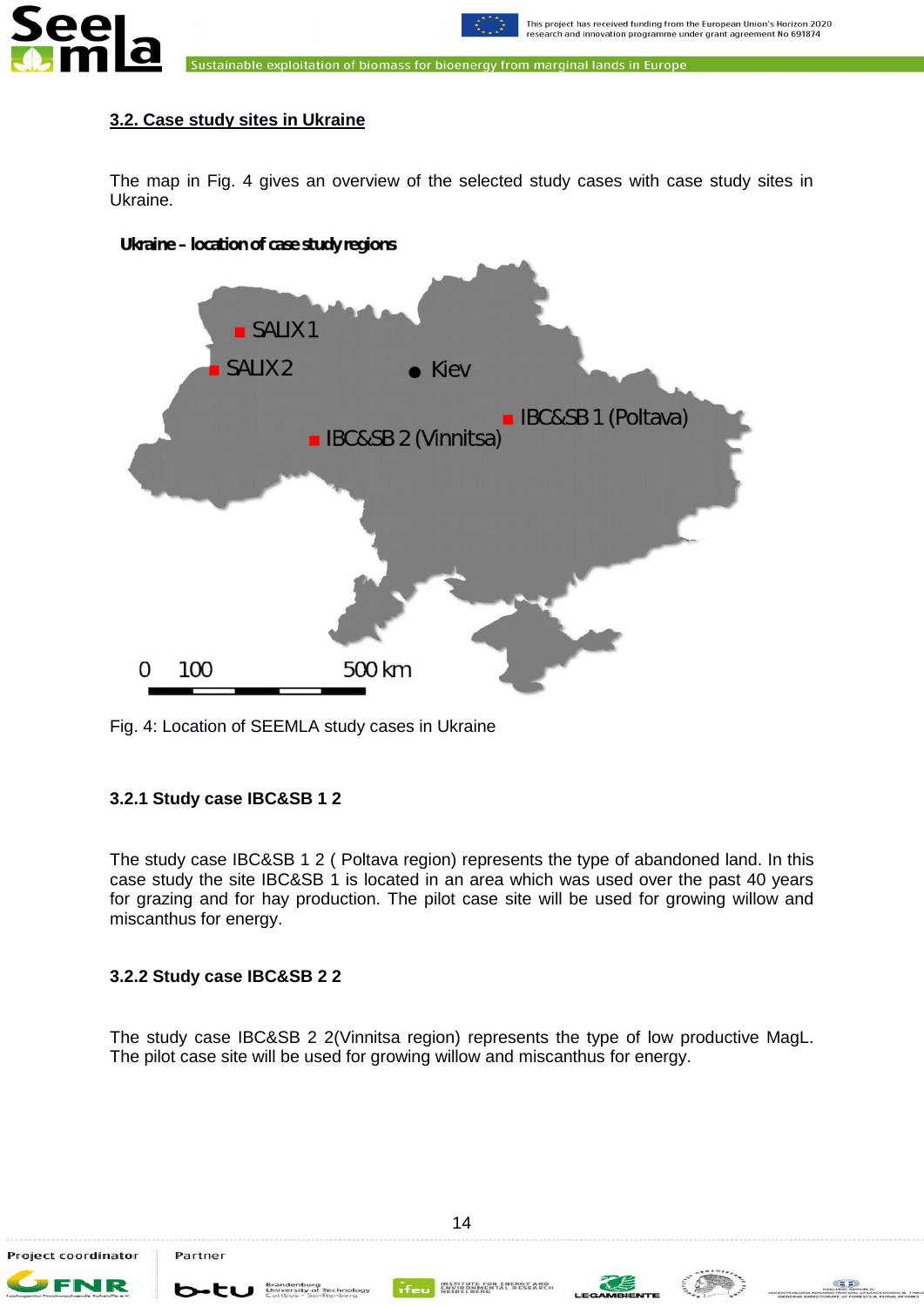



# <span id="page-14-0"></span>**3.2.3 Study case SALIX 1 (a-c)**

The study case SALIX 1 (a-c) (Volyn region)" represents the type of abandoned lands which are used as pastures and hayfields. In this region three plots were selected with total land area of about 4.4 ha for growing energy willow and energy poplar.

# <span id="page-14-1"></span>**3.2.4 Study case SALIX 2 (a-d)**

The study case SALIX 2 (a-d) represents the type of abandoned former agricultural lands. In this region four pilot sites plots were selected with a total area of about 7.5 ha for growing willow for energy.



**FNR** 

**b**-tu **Brandenburg** 



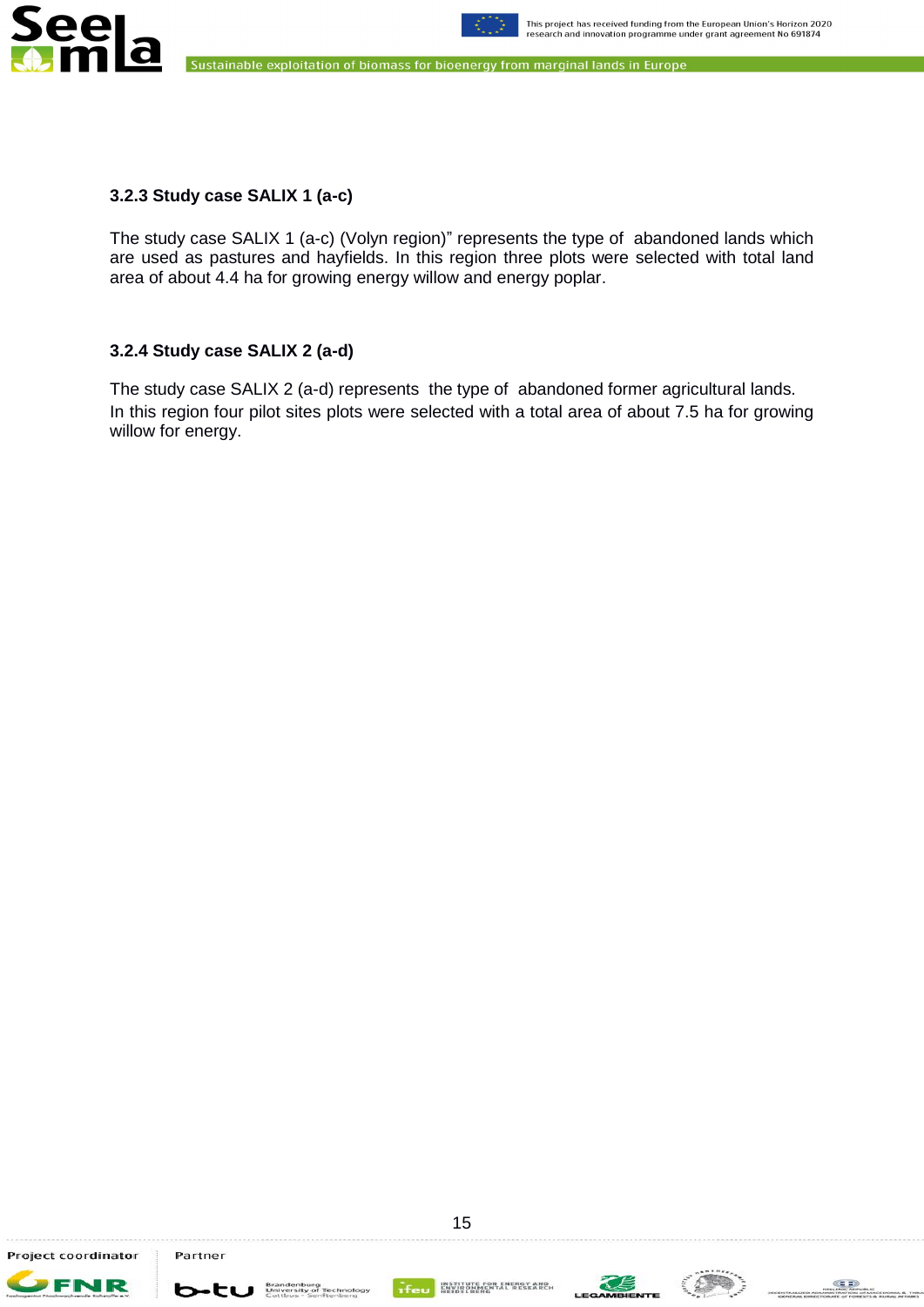



#### <span id="page-15-0"></span>**3.3. Case study sites in Greece**

The map in Fig. 5 gives an overview of the selected study cases with case study sites in Greece.





Map basis OpenStreetMap (www.openstreetmap.org)

#### Fig. 5: Location of SEEMLA study cases in Greece

All sites will be used to establish new plantations with common forest tree species. For all case study sites nearby productive ecosystems (including forests etc.) or successional sites will be used as references for estimating the potentials of the MagL. Further existing plantations of energy crops on similar MagL will be used to assess potential crop yields.

#### **3.3.1 Study case DAMT 1 1**

**The site DAMT 1 1** represents the type of abandoned land and the former land use was shrubs, bushes and grasslands. In this region one pilot site plot was selected with a total area of about 0.5 ha for growing Pine.

#### **3.3.2 Study case DAMT 2 1**

**The study case DAMT 2 1** represents the type of abandoned land and the current land use is grassland and the former land use was grassland, pasture and occasional, limited cultivation. In this region one pilot site plot was selected with a total area of about 0.2 ha for growing Pine and Robinia. For biomass assessment, instead of just planting we will also proceed with woodcutting in nearby clusters of existing artificial forest plantation of *Pinus nigra.*

### **3.3.3 Study case DAMT 3 1**

**The study case DAMT 3 1** represents the type of abandoned land and the current land use is artificial plantation (Robinia pseudoacacia) and the former land use was grassland, pasture and occasional, limited cultivation. In this region one pilot site plot was selected with a total

Project coordinator

b-tu \*

Partner





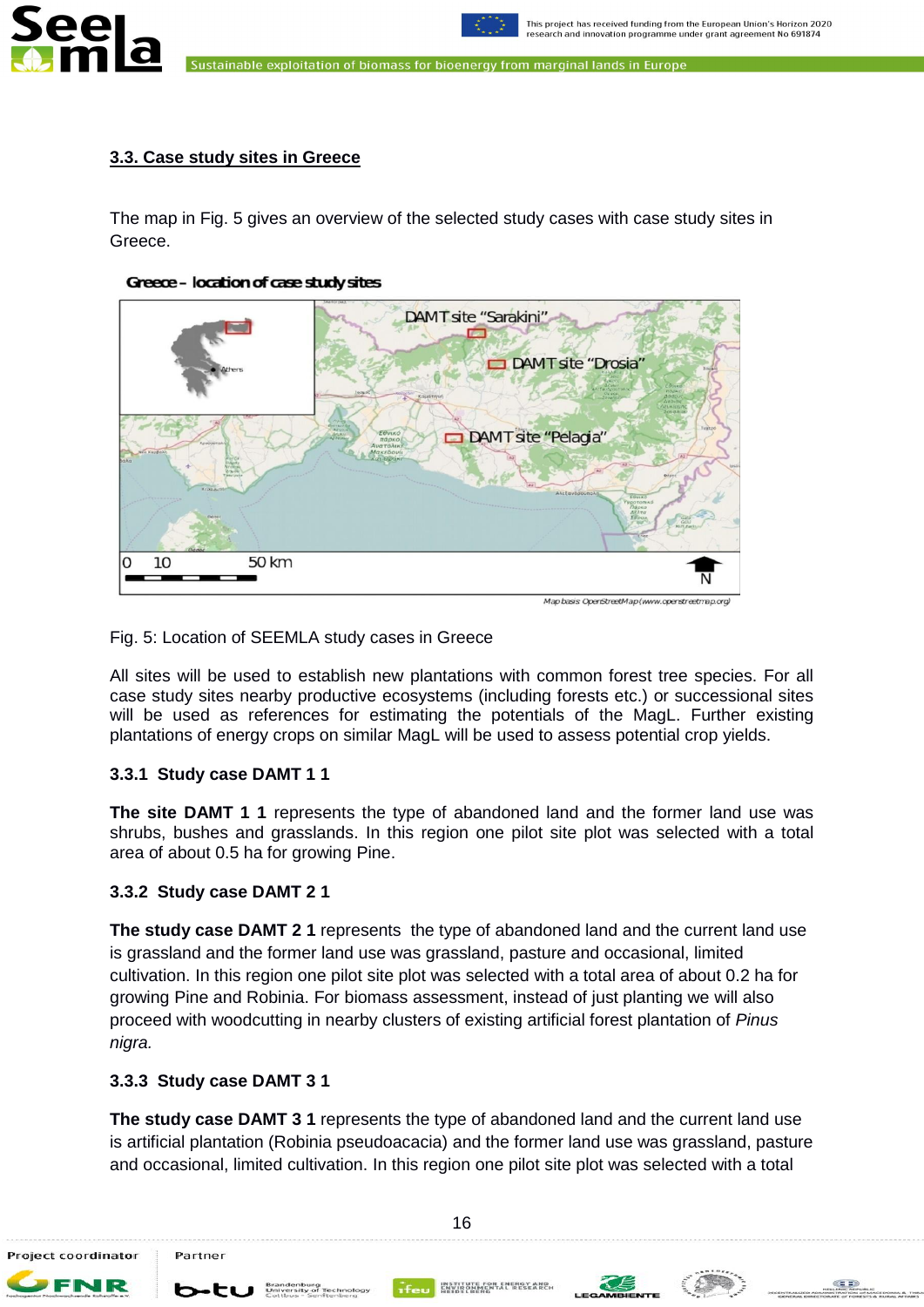

area of about 0.1 ha for growing Robinia. For biomass assessment, we also will proceed with woodcutting of existing artificial forest plantation of black locust.

# <span id="page-16-0"></span>**3.4 Case study sites in Germany**

iee

The map in Fig. 6 gives an overview of the selected cases study in Germany. All the study cases are located in the southeastern part of the State of Brandenburg (Lower Lusatia).



# Germany - location of case study sites

Map basis OpenStreetMap (www.openstreetmap.org)

# Fig. 6: SEEMLA study cases in Germany

# 3.4.2 **Study case** BTU 1 2

**The study case** BTU 1 2 represents the type of abandoned land The current and the former land use is a lignite mine. In this region one pilot site plot was selected with a total area of about 4.5 ha for growing black locust. For biomass assessment, we will also proceed with woodcutting at existing artificial plantation of black locust.

# 3.4.2 **Study case** Cottbus BTU 2 2

**The study case** Cottbus BTU 2 2 represents the type of abandoned land with anthropogenic substrates often with different types of contamination. The former land use was wagon repair and maintenance. In this region one pilot site plot was selected with a total area of about 1.0 ha for growing black locust and poplar. For biomass assessment, we will also proceed with woodcutting at existing artificial plantation of black locust and poplar.

Project coordinator

Partner

b-tu \*





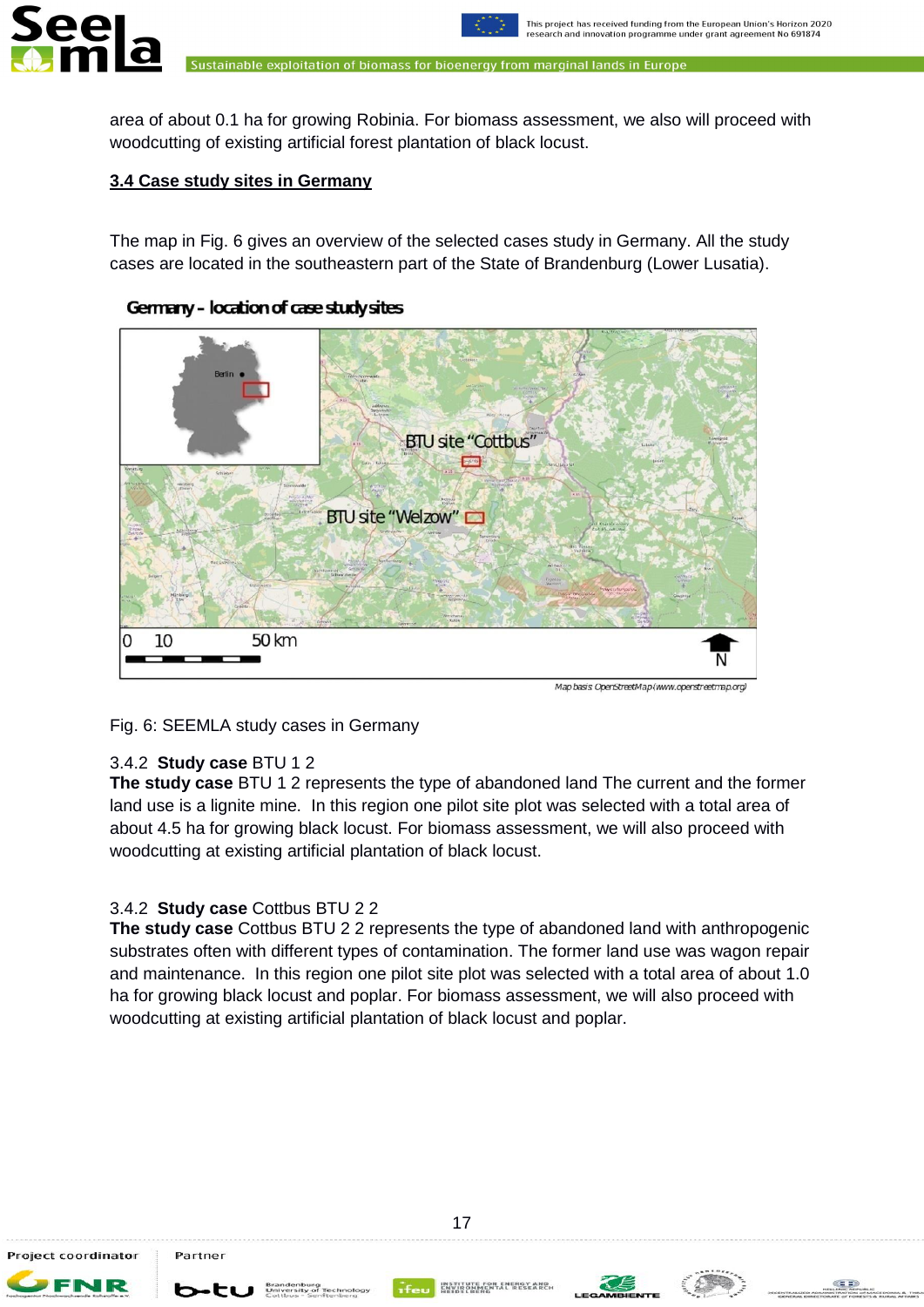



### **3.5. Identification of specific exploitation practices**

The Tab 5 give an overview on specific exploitation practices of the selected SEEMLA case study sites. This includes the most suitable practices in terms of site preparation, plantation, harvesting, and potential utilization pathways for each specific region.

Project coordinator

FNR



b-tu **Experience** 



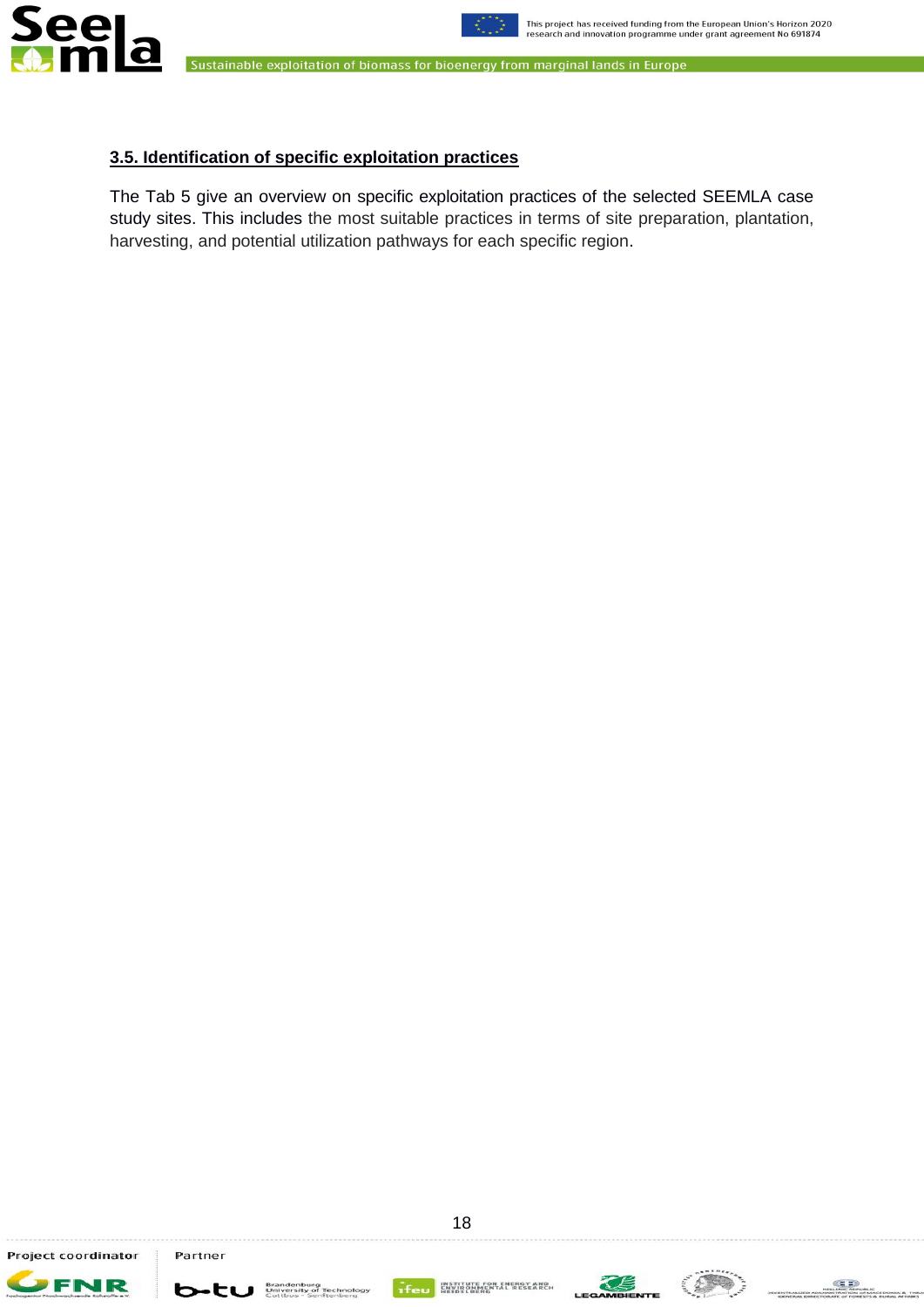



| <b>No</b>    | <b>Country</b> | Case<br>study name       | <b>Policy</b>              | <b>S.Q.R</b><br>values | <b>Cultivation</b><br>site re-<br>preparation                                                                                                             | <b>Planting material</b>       | <b>Harvesting</b><br><b>Transportation</b><br><b>Warehousing and</b><br>storage                               | <b>Final biomass</b><br>processing                                                        | <b>Final</b><br>products                      |
|--------------|----------------|--------------------------|----------------------------|------------------------|-----------------------------------------------------------------------------------------------------------------------------------------------------------|--------------------------------|---------------------------------------------------------------------------------------------------------------|-------------------------------------------------------------------------------------------|-----------------------------------------------|
| $\mathbf{1}$ | Germany        | Cottbus<br><b>BTU 22</b> | RED,<br><b>NBAP</b>        | 9.1                    | basic soil tillage,<br>seedbed<br>preparation,<br>selection of<br>species, planting<br>of, seedlings,<br>regular tending,<br>fertilization,<br>irrigation | Poplar,<br><b>Black locust</b> | direct cut and chip<br>system<br>Transport into an<br>adjacent vehicle to<br>the destination of<br>final use. | Shredding biomass<br>Drying(moisturizing)<br>biomass<br>Granulation<br>Cooling &packaging | fuel pellet and<br>briquette /<br>electricity |
| 2            | Germany        | <b>BTU12</b>             | RED,<br><b>NBAP</b>        | $14.5 -$<br>20.0       | basic soil tillage,<br>seedbed<br>preparation,<br>selection of<br>species, planting<br>of, seedlings,<br>regular tending,<br>fertilization.               | <b>Black locust</b>            | direct cut and chip<br>system<br>Transport into an<br>adjacent vehicle to<br>the destination of<br>final use. | Shredding biomass<br>Drying(moisturizing)<br>biomass<br>Granulation<br>Cooling &packaging | fuel pellet and<br>briquette /<br>electricity |
| 3            | Greece         | DAMT11                   | <b>RED</b><br><b>NREAP</b> | $7.6 - 11.6$           | basic soil tillage,<br>seedbed<br>preparation,<br>planting of,<br>seedlings, regular<br>tending,<br>fertilization,<br>irrigation                          | <b>Black pine</b>              | direct cut and chip<br>system<br>Transport into an<br>adjacent vehicle to<br>the destination of<br>final use. | Shredding biomass<br>Drying(moisturizing)<br>biomass<br>Granulation<br>Cooling &packaging | fuel pellet and<br>briquette                  |
| 4            | Greece         | DAMT21                   | <b>RED</b><br><b>NREAP</b> | 8.8-13.2               | No action                                                                                                                                                 | Calabrian pine                 | direct cut<br>Transport into an<br>adjacent vehicle to<br>the destination of<br>final use.                    | Shredding biomass<br>Drying(moisturizing)<br>biomass<br>Granulation<br>Cooling &packaging | fuel pellet and<br>briquette                  |

19

Project coordinator Partner







**DEDONAL & THRACE**<br>RURAL AREABS



 $\bullet$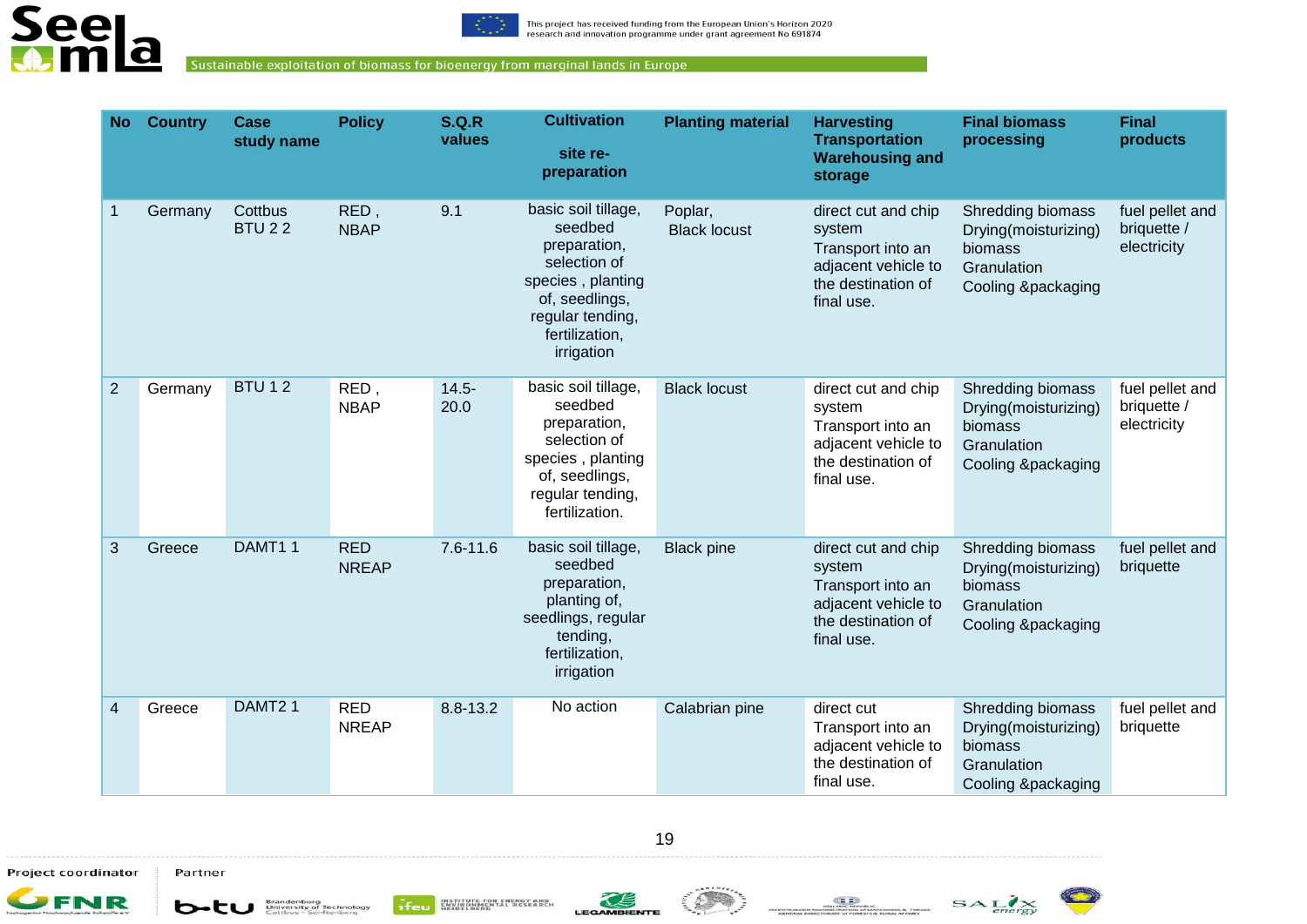



| 5              | Greece  | DAMT31               | <b>RED</b><br><b>NREAP</b> | 19.2 | No action                                                                                                                                                                                            | <b>Black locust</b> | direct cut<br>Transport into an<br>adjacent vehicle to<br>the destination of<br>final use.                                                                                                                                                                                                                                                                    |                                                                                                  | fuel pellet and<br>briquette |
|----------------|---------|----------------------|----------------------------|------|------------------------------------------------------------------------------------------------------------------------------------------------------------------------------------------------------|---------------------|---------------------------------------------------------------------------------------------------------------------------------------------------------------------------------------------------------------------------------------------------------------------------------------------------------------------------------------------------------------|--------------------------------------------------------------------------------------------------|------------------------------|
| 6              | Ukraine | <b>IBC&amp;SB12</b>  | RED,<br><b>NREAP</b>       | 55   | Basic soil tillage,<br>seedbed<br>preparation,<br>selection of<br>species and<br>varieties of trees,<br>planting of<br>cuttings<br>fertilization and<br>protection against<br>pests and<br>diseases. | Willow, Miscanthus  | direct cut and chip<br>system;<br>mow and bale<br>system<br>Transport into an<br>adjacent vehicle to<br>the destination of<br>final use.<br>Transport of<br>grasses, open-air<br>drying, baling,<br>storage at the field<br>margin, transport<br>to conditioning unit<br>for drying,<br>pelleting, storage<br>and delivery to<br>destination of final<br>use. | <b>Shredding biomass</b><br>Drying(moisturizing)<br>biomass<br>Granulation<br>Cooling &packaging | fuel pellet and<br>briquette |
| $\overline{7}$ | Ukraine | <b>IBC&amp;SB 22</b> | RED,<br><b>NREAP</b>       | 29   | Basic soil tillage,<br>seedbed<br>preparation,<br>selection of<br>species and<br>varieties of trees,<br>planting of<br>cuttings<br>fertilization and<br>protection against<br>pests and<br>diseases. | Willow, Miscanthus  | direct cut and chip<br>system;<br>mow and bale<br>system<br>Transport into an<br>adjacent vehicle to<br>the destination of<br>final use.<br>Transport of<br>grasses, open-air<br>drying, baling,<br>storage at the field<br>margin, transport<br>to conditioning unit                                                                                         | Shredding biomass<br>Drying(moisturizing)<br>biomass<br>Granulation<br>Cooling &packaging        | fuel pellet and<br>briquette |

20

Project coordinator Partner







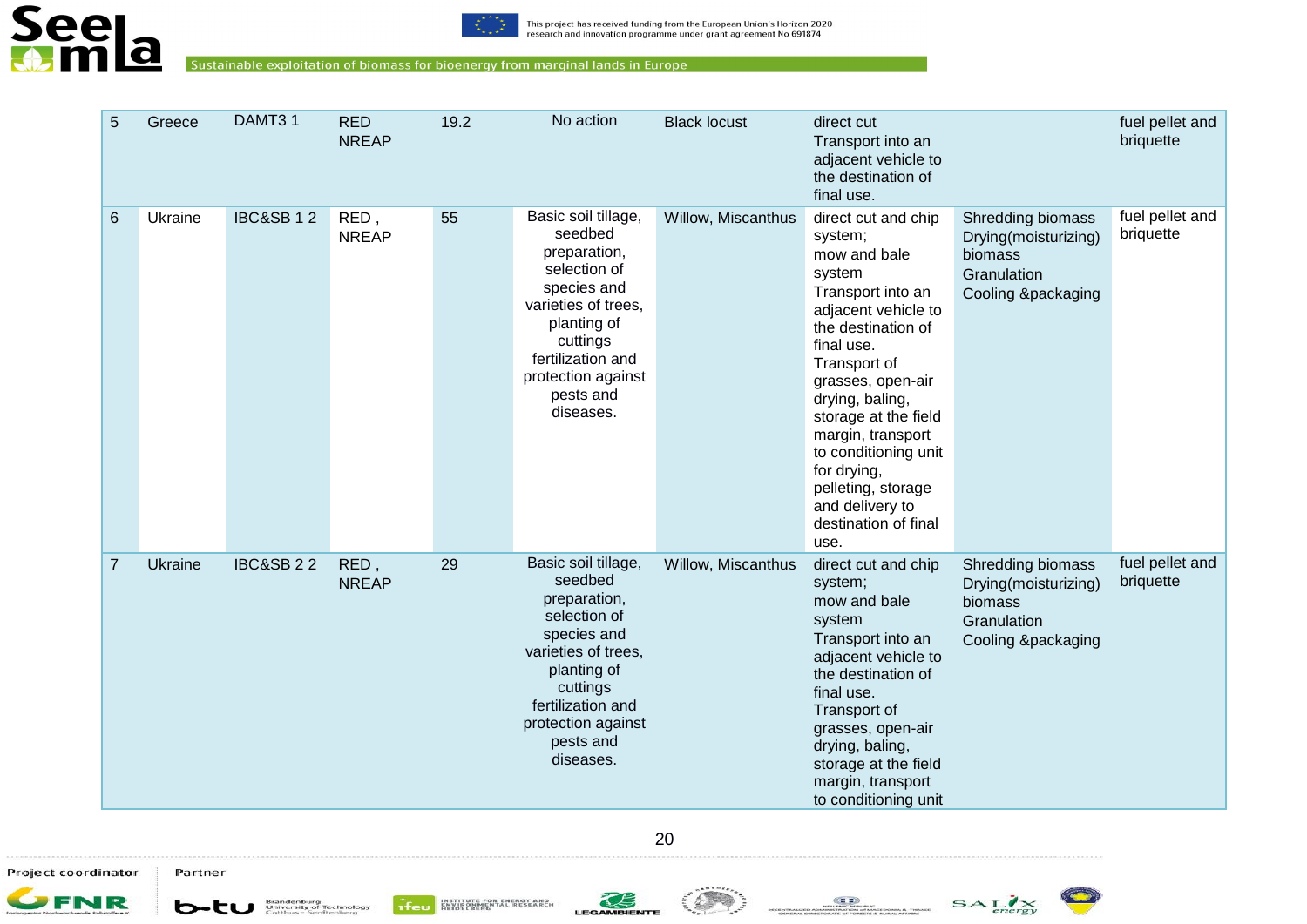

|       |                |          |                      |      |                                                                                                                                                                                                      |                | for drying,<br>pelleting, storage<br>and delivery to<br>destination of final<br>use.                                                                                                                                                                                                   |                                                                                           |                              |
|-------|----------------|----------|----------------------|------|------------------------------------------------------------------------------------------------------------------------------------------------------------------------------------------------------|----------------|----------------------------------------------------------------------------------------------------------------------------------------------------------------------------------------------------------------------------------------------------------------------------------------|-------------------------------------------------------------------------------------------|------------------------------|
| 8     | Ukraine        | SALIX 1a | RED,<br><b>NREAP</b> | 37.1 | Basic soil tillage,<br>seedbed<br>preparation,<br>selection of<br>species and<br>varieties of trees,<br>planting of<br>cuttings<br>fertilization and<br>protection against<br>pests and<br>diseases. | Willow, Poplar | direct cut and chip<br>system;<br>Transport of<br>harvest woody<br>crops stems that<br>have been are cut,<br>crushed, loaded<br>into an adjacent<br>vehicle and<br>transported to the<br>conditioning or<br>storage unit for<br>open-air drying or<br>the destination of<br>final use. | Shredding biomass<br>Drying(moisturizing)<br>biomass<br>Granulation<br>Cooling &packaging | fuel pellet and<br>briquette |
| $9\,$ | <b>Ukraine</b> | SALIX 1b | RED,<br><b>NREAP</b> | 39   | Basic soil tillage,<br>seedbed<br>preparation,<br>selection of<br>species and<br>varieties of trees,<br>planting of<br>cuttings<br>fertilization and<br>protection against<br>pests and<br>diseases. | Willow, Poplar | direct cut and chip<br>system;<br>Transport of<br>harvest woody<br>crops stems that<br>have been are cut,<br>crushed, loaded<br>into an adjacent<br>vehicle and<br>transported to the<br>conditioning or<br>storage unit for<br>open-air drying or<br>the destination of<br>final use. | Shredding biomass<br>Drying(moisturizing)<br>biomass<br>Granulation<br>Cooling &packaging | fuel pellet and<br>briquette |
| 10    | Ukraine        | SALIX 1c | RED,<br><b>NREAP</b> | 27   | Basic soil tillage,<br>seedbed<br>preparation,                                                                                                                                                       | Willow, Poplar | direct cut and chip<br>system;<br>Transport of                                                                                                                                                                                                                                         | Shredding biomass<br>Drying(moisturizing)<br>biomass                                      | fuel pellet and<br>briquette |



Project coordinator



Partner







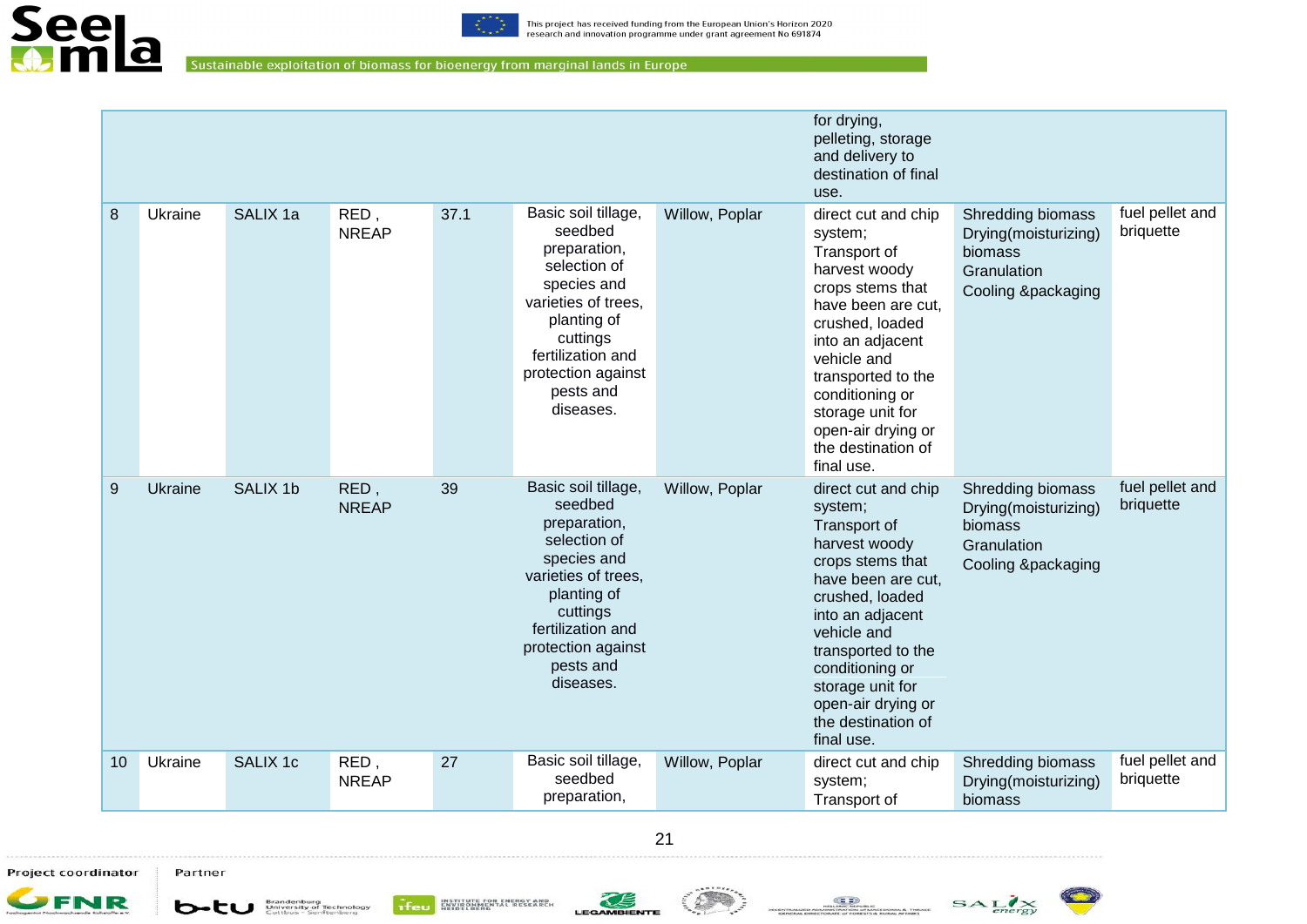



|  |  | selection of        | harvest woody      | Granulation        |
|--|--|---------------------|--------------------|--------------------|
|  |  | species and         | crops stems that   | Cooling &packaging |
|  |  | varieties of trees, | have been are cut, |                    |
|  |  | planting of         | crushed, loaded    |                    |
|  |  | cuttings            | into an adjacent   |                    |
|  |  | fertilization and   | vehicle and        |                    |
|  |  | protection against  | transported to the |                    |
|  |  | pests and           | conditioning or    |                    |
|  |  | diseases.           | storage unit for   |                    |
|  |  |                     | open-air drying or |                    |
|  |  |                     | the destination of |                    |
|  |  |                     | final use.         |                    |
|  |  |                     |                    |                    |

Project coordinator Partner













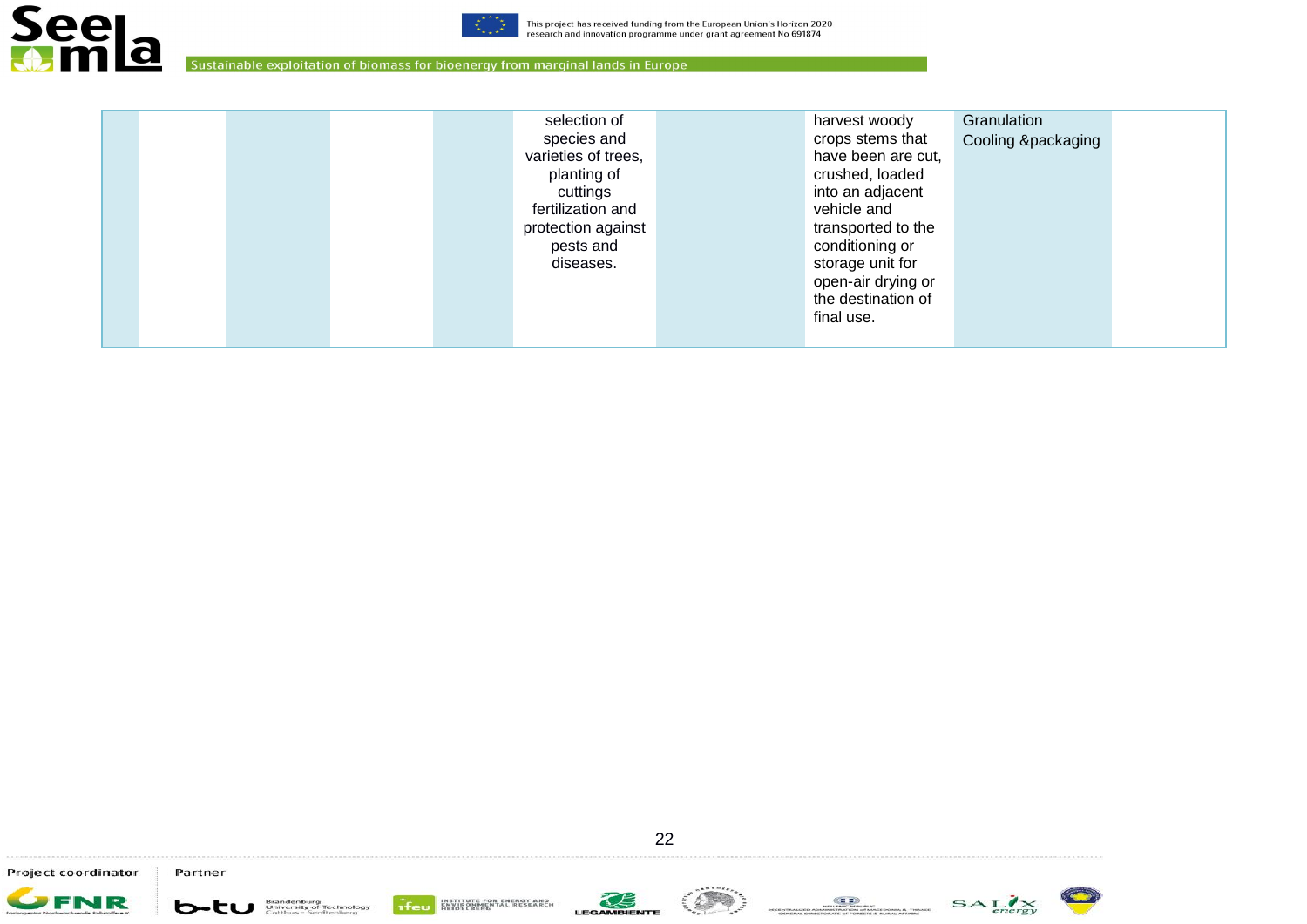



| 11 | Ukraine | SALIX <sub>2a</sub> | RED,<br><b>NREAP</b> | 18   | Basic soil tillage,<br>seedbed<br>preparation,<br>selection of<br>species and<br>varieties of trees,<br>planting of<br>cuttings<br>fertilization and<br>protection against<br>pests and<br>diseases. | Willow | direct cut and chip<br>system;<br>Transport of<br>harvest woody<br>crops stems that<br>have been are cut,<br>crushed, loaded<br>into an adjacent<br>vehicle and<br>transported to the<br>conditioning or<br>storage unit for<br>open-air drying or<br>the destination of<br>final use. | Shredding biomass<br>Drying(moisturizing)<br>biomass<br>Granulation<br>Cooling &packaging | fuel pellet and<br>briquette |
|----|---------|---------------------|----------------------|------|------------------------------------------------------------------------------------------------------------------------------------------------------------------------------------------------------|--------|----------------------------------------------------------------------------------------------------------------------------------------------------------------------------------------------------------------------------------------------------------------------------------------|-------------------------------------------------------------------------------------------|------------------------------|
| 12 | Ukraine | SALIX <sub>2b</sub> | RED,<br><b>NREAP</b> | 38   | Basic soil tillage,<br>seedbed<br>preparation,<br>selection of<br>species and<br>varieties of trees,<br>planting of<br>cuttings<br>fertilization and<br>protection against<br>pests and<br>diseases. | Willow | direct cut and chip<br>system;<br>Transport of<br>harvest woody<br>crops stems that<br>have been are cut.<br>crushed, loaded<br>into an adjacent<br>vehicle and<br>transported to the<br>conditioning or<br>storage unit for<br>open-air drying or<br>the destination of<br>final use. | Shredding biomass<br>Drying(moisturizing)<br>biomass<br>Granulation<br>Cooling &packaging | fuel pellet and<br>briquette |
| 13 | Ukraine | <b>SALIX 2c</b>     | RED,<br><b>NREAP</b> | 29.5 | Basic soil tillage,<br>seedbed<br>preparation,<br>selection of<br>species and<br>varieties of trees,<br>planting of<br>cuttings                                                                      | Willow | direct cut and chip<br>system;<br>Transport of<br>harvest woody<br>crops stems that<br>have been are cut,<br>crushed, loaded<br>into an adjacent                                                                                                                                       | Shredding biomass<br>Drying(moisturizing)<br>biomass<br>Granulation<br>Cooling &packaging | fuel pellet and<br>briquette |

23

Project coordinator Partner









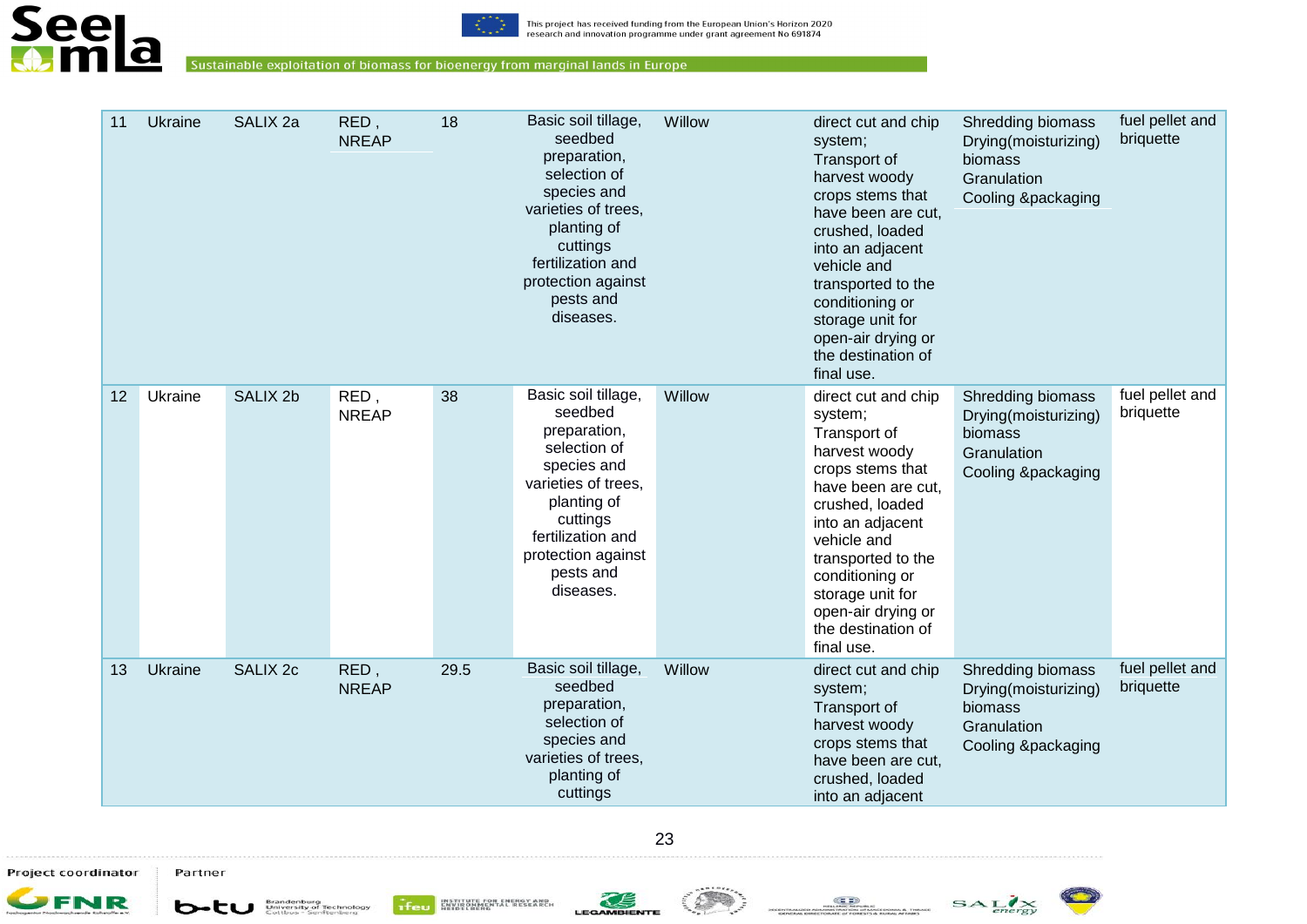

| fertilization and<br>protection against<br>pests and<br>diseases. |         |          |                      |    |                                                                                                                                                                                                      |        | vehicle and<br>transported to the<br>conditioning or<br>storage unit for<br>open-air drying or<br>the destination of<br>final use.                                                                                                                                                     |                                                                                           |                              |
|-------------------------------------------------------------------|---------|----------|----------------------|----|------------------------------------------------------------------------------------------------------------------------------------------------------------------------------------------------------|--------|----------------------------------------------------------------------------------------------------------------------------------------------------------------------------------------------------------------------------------------------------------------------------------------|-------------------------------------------------------------------------------------------|------------------------------|
| 14                                                                | Ukraine | SALIX 2d | RED,<br><b>NREAP</b> | 33 | Basic soil tillage,<br>seedbed<br>preparation,<br>selection of<br>species and<br>varieties of trees,<br>planting of<br>cuttings<br>fertilization and<br>protection against<br>pests and<br>diseases. | Willow | direct cut and chip<br>system;<br>Transport of<br>harvest woody<br>crops stems that<br>have been are cut,<br>crushed, loaded<br>into an adjacent<br>vehicle and<br>transported to the<br>conditioning or<br>storage unit for<br>open-air drying or<br>the destination of<br>final use. | Shredding biomass<br>Drying(moisturizing)<br>biomass<br>Granulation<br>Cooling &packaging | fuel pellet and<br>briquette |

Tab 5 : Qualitative characteristics of the case study sites

# **Note :All plots use SEEMLA approach of MagL and Directive 2009/28/EC for sustainability assessment**

Project coordinator



Partner





**GED**